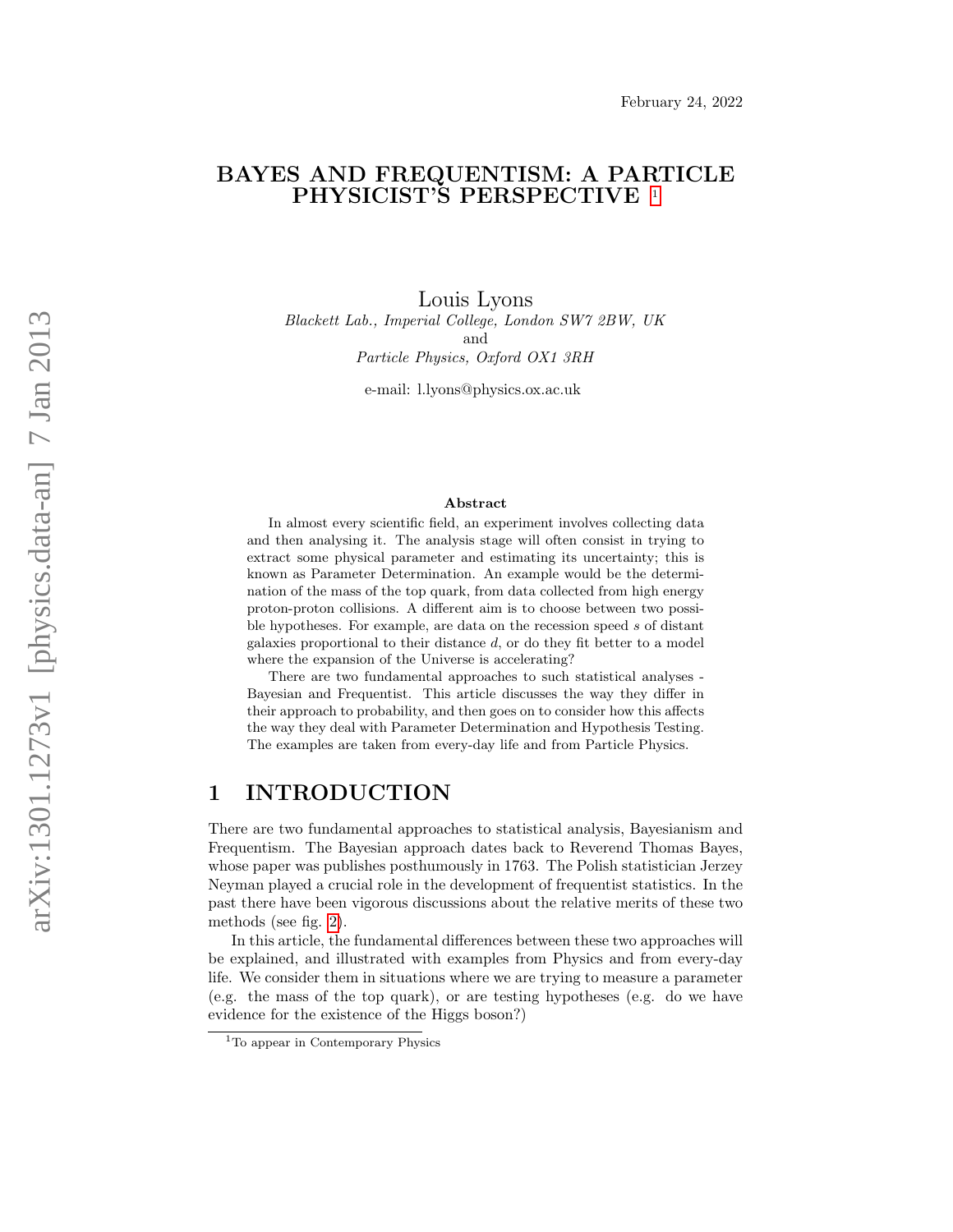

Figure 1: The Reverend Bayes (left), whose paper on his theorem was published posthumously in 1763; and Jerzy Neyman, a Polish statistician who played a crucial role in the development of the frequentist approach.

#### 1.1 Why the fuss?

Given that there are these fundamentally different ways of analysing data, how is it possible that many scientists spend a lifetime measuring all sorts of physical parameters, without being aware of the sharp differences of philosophy between the Bayesian and Frequentist approaches? The answer is that in the simplest of problems the two methods (and others too, like  $\chi^2$  or maximum likelihood) can give the identical answer, that the probability that a parameter  $\mu$  lies in the range  $\mu_l$  to  $\mu_u$  is, say, 68%. By the 'simplest of problems', we mean that the measured value  $m$  is Gaussian distributed about the true value  $\mu$  with known variance  $\sigma^2$ , and that  $\mu$  can in principle have any value from minus infinity to plus infinity.

However, in many practical problems in Particle Physics, these conditions are not satisfied. The parameter may be restricted in range (masses cannot be negative), and the data distribution may not be Gaussian (counting experiments often follow the Poisson distribution). So there is ample opportunity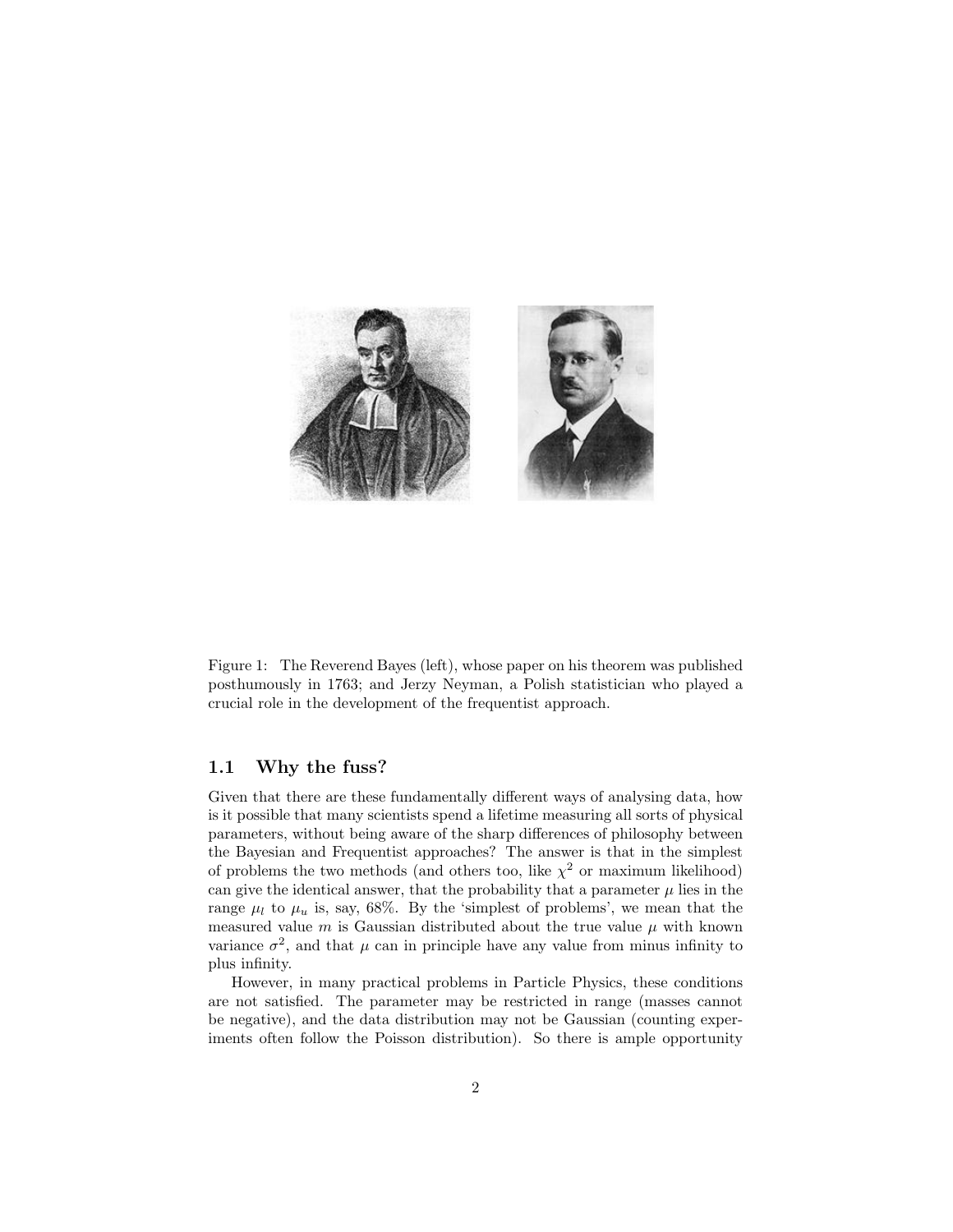

Figure 2: This incident from the Wold Cup soccer final in 2006 was used to illustrate the 'discussions' that took place between sub-groups within a particular experiment about the relative merits of Bayesian and Frequentist analyses[\[1\]](#page-28-0).

<span id="page-2-0"></span>for the results of Bayesian and frequentist analyses to differ. The two types of statisticians have often had strong criticisms of each other's approach.

## 1.2 Probability

The differences between the Bayesians and Frequentists start with their interpretation of 'probability'. Underpinning both of these is the mathematical approach, which is largely due to Russian mathematicians such as Kolmagorov. It is based on axioms (e.g. probability is a number in the range 0 to 1; the sum of the probabilities for something to occur and for it not to occur is 1; etc.). This is very important for manipulating probabilities, but provides little physical intuition about the concept.

For frequentists, the probability  $p$  of 'something' is defined in terms of a large number  $N$  of essentially identical, independent trials: if the specified 'something' happens in s of these trials,  $p$  is defined as the limit of the ratio  $s/N$ , as N tends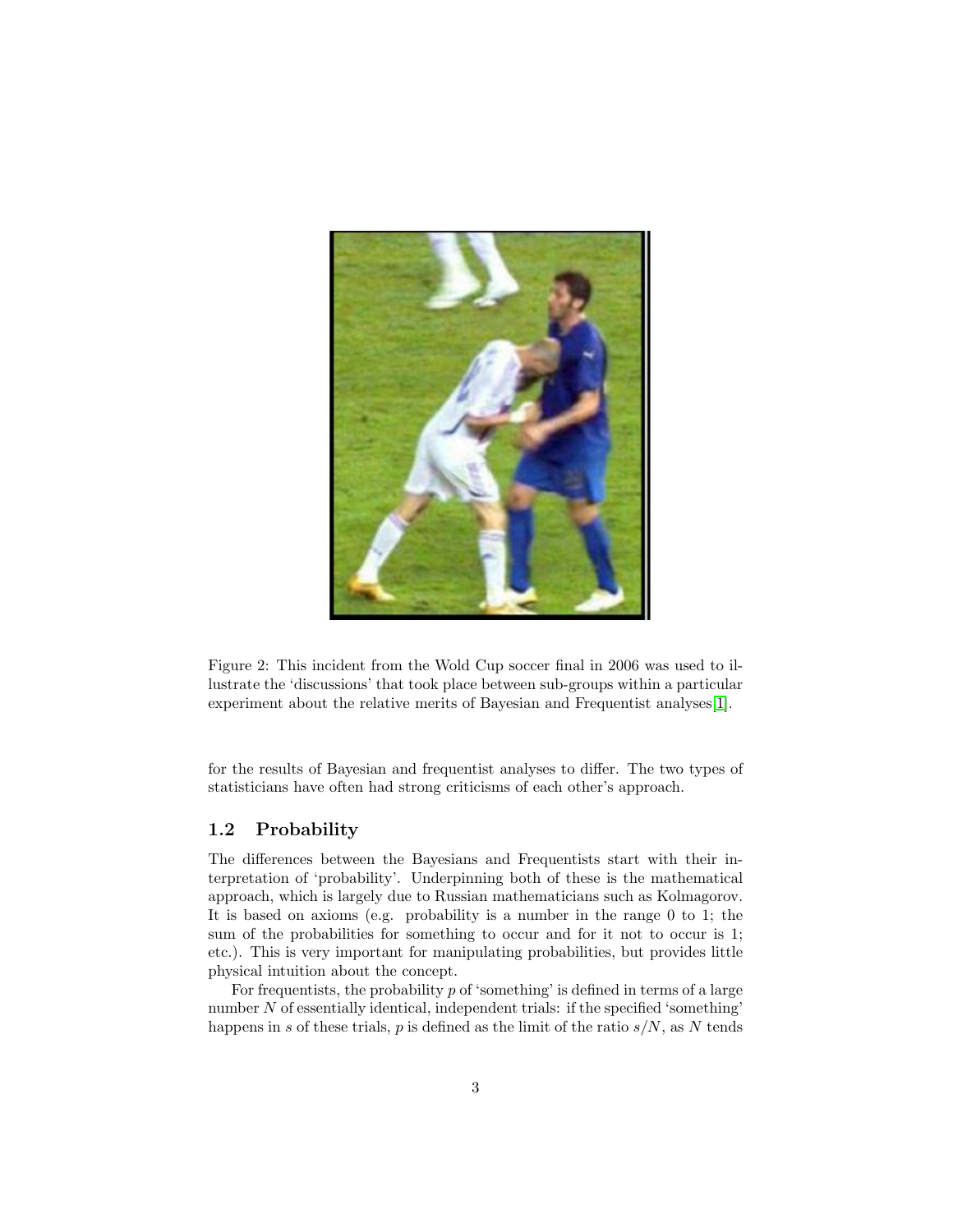to infinity. Thus the probability of the sum of the numbers on two rolled dice adding up to 10 can be determined in this way to be 1/12.

Bayesians attack this definition, as it requires a large number of 'essentially identical' trials. They claim that to determine whether the trials are indeed 'essentially indentical' requires the concept of probability, and hence the definition is circular.

Given that a repeated series of trials is required, frequentists are unable to assign probabilities to single events. Thus, with regard to whether it was raining in Manchester yesterday, there is no way of creating a large number of 'yesterdays' in order to determine the probability. Frequentists would say that, even though they might not know, in actual fact it either was raining or it wasn't, and so this is not a matter for assigning a probability. And the same remains true even if we replace 'Manchester' by 'the Sahara Desert'.

Another example would be the unwillingness of a frequentist to assign a probability to the statement that 'the first astronaut to set foot on Mars will return to Earth alive.' This does not mean it is an uninteresting question, especially if you have been chosen to be on the first manned-mission to Mars, but then, don't ask a frequentist to assess the probability.

A different type of example involves physical constants. Frequentists will also not assign probabilities to statements involving the numerical values of physical parameters e.g Does dark matter constitute more than 25% of the the critical density for our Universe? This again is a situation which cannot be checked by replicated tests. And again, it is either true or false, and not suitable for frequentist probabilities. A similar argument applies to statements about theories: a Frequentist will not allow probability assignments as to whether the Higgs boson exists.

Bayesians have a very different approach. For them, probability is a personal assessment of how likely they think something is to be true. It depends on their own judgement and/or previous knowledge about the situation, and can hence vary from person to person. Thus if I toss a coin, and ask you what is the probability of the result being heads, you are likely to say 50%. But maybe I cheated and looked at the coin, and saw that it was tails, so for me the probability of heads is 0%. Or maybe I just gave it a quick glance, and think (but am not certain) that it was tails, so I assign a probability of 20% to heads.

Because Bayesians have this personal view of probability, they would be prepared to give numerical estimates for 'one-off' situations (e.g. who gets this year's Nobel Prize?), for parameter values (e.g. fraction of dark matter), or concerning theories (e.g. existence of Higgs boson). Again, these numerical assessments could vary from person to person.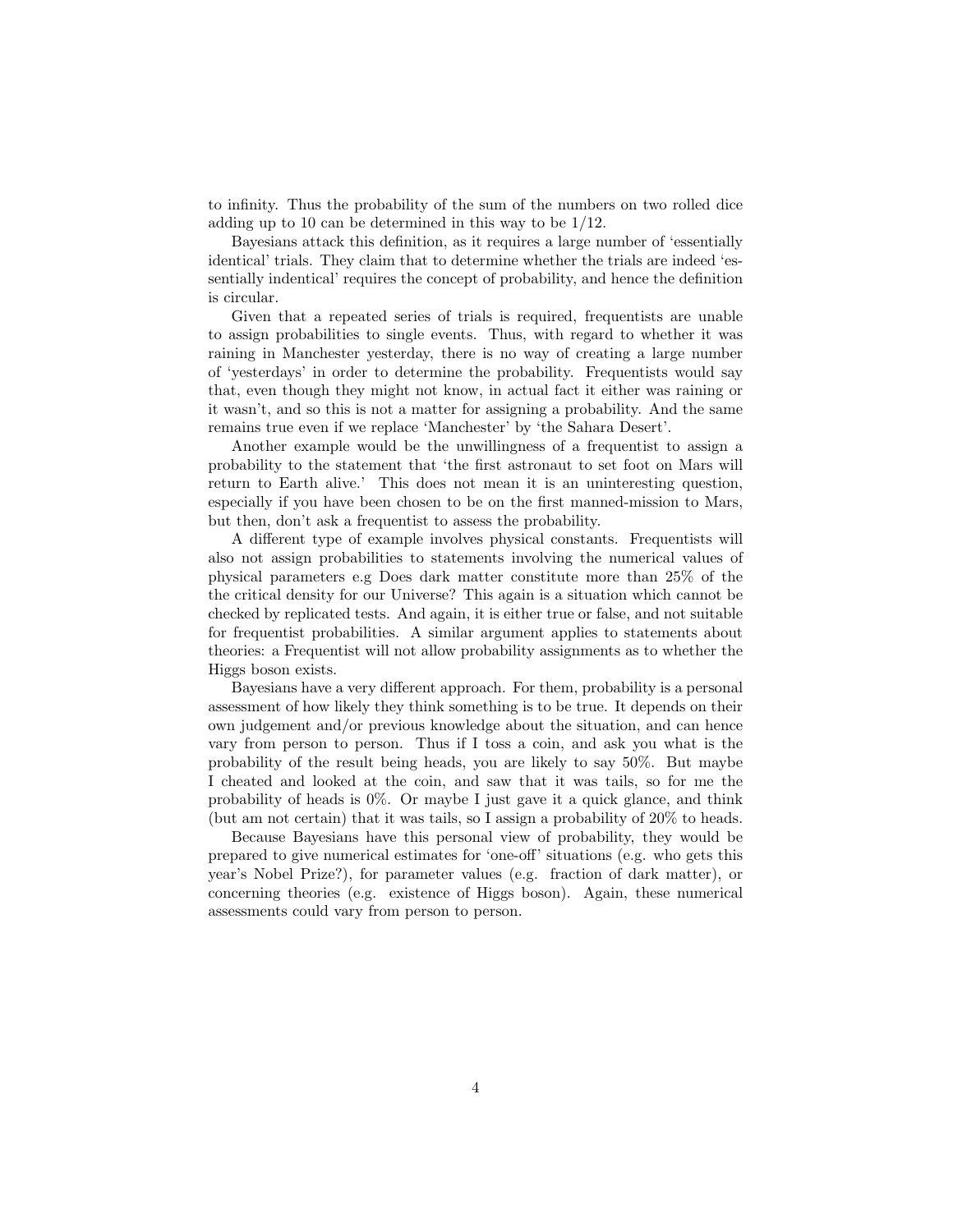#### PERSONAL PROBABILITIES

This is a story I originally heard from Nobel Prize winner Frank Wilczek in a slightly different context, but it illustrates the way that for Bayesians the assessment of probability can differ from person to person.

A shy postdoc is attending a workshop on the topic of 'Extra Dimensions'. Each evening, after an intensive day's work, he goes to the local bar, sits next to an empty chair and orders two glasses of wine, one for himself and the other for the empty chair. By the third evening, the barman's curiosity cannot be controlled and he asks the postdoc why he always orders the extra glass of wine. 'I work on the theory of extra dimensions', explains the postdoc, 'and it is possible that there are beautiful girls out there in 12 dimensions, and maybe by quantum mechanical tunneling they might appear in our 3-dimensional world, and perhaps one of them might materialise on this empty chair, and I would be the first person talking to her, and then she might go out with me'. 'Yes', says the barman, 'but there are three very attractive real girls sitting over there on the other side of this bar. Why don't you go and ask them if they would go out with you?' 'There's no point', replies the postdoc, 'that would be very unlikely.'

It sounds as if this is very personal and not conducive to numerical estimates. But Bayesians' assessment of probability should be consistent with the 'fair bet' concept. If a Bayesian believes that a certain statement has a 10% probability of being true, they should be prepared to offer odds of 9 to 1 (or 1 to 9) to someone who is prepared to bet with them on this being true (or false, respectively). With a poor assessment of the probability, they would be in danger of losing money.

# 2 LIKELIHOODS, BAYES THEOREM AND PRI-ORS

We now have a relevant digression into considering likelihood functions, and then introduce Bayes Theorem and Priors, essential ingredients of the Bayesian approach.

## <span id="page-4-0"></span>2.1 Likelihoods

The likelihood approach is a very powerful one for parameter determination, and is also very much involved in Bayesian and Frequentist methods for this. Likelihood ratios are also used for checking which of two theories provides a better description of the data.

The likelihood function is best illustrated by a simple example. Imagine we are performing a counting experiment for some fairly rare process. For example. we may be interested in the flux  $\mu$  of cosmic ray showers with energies above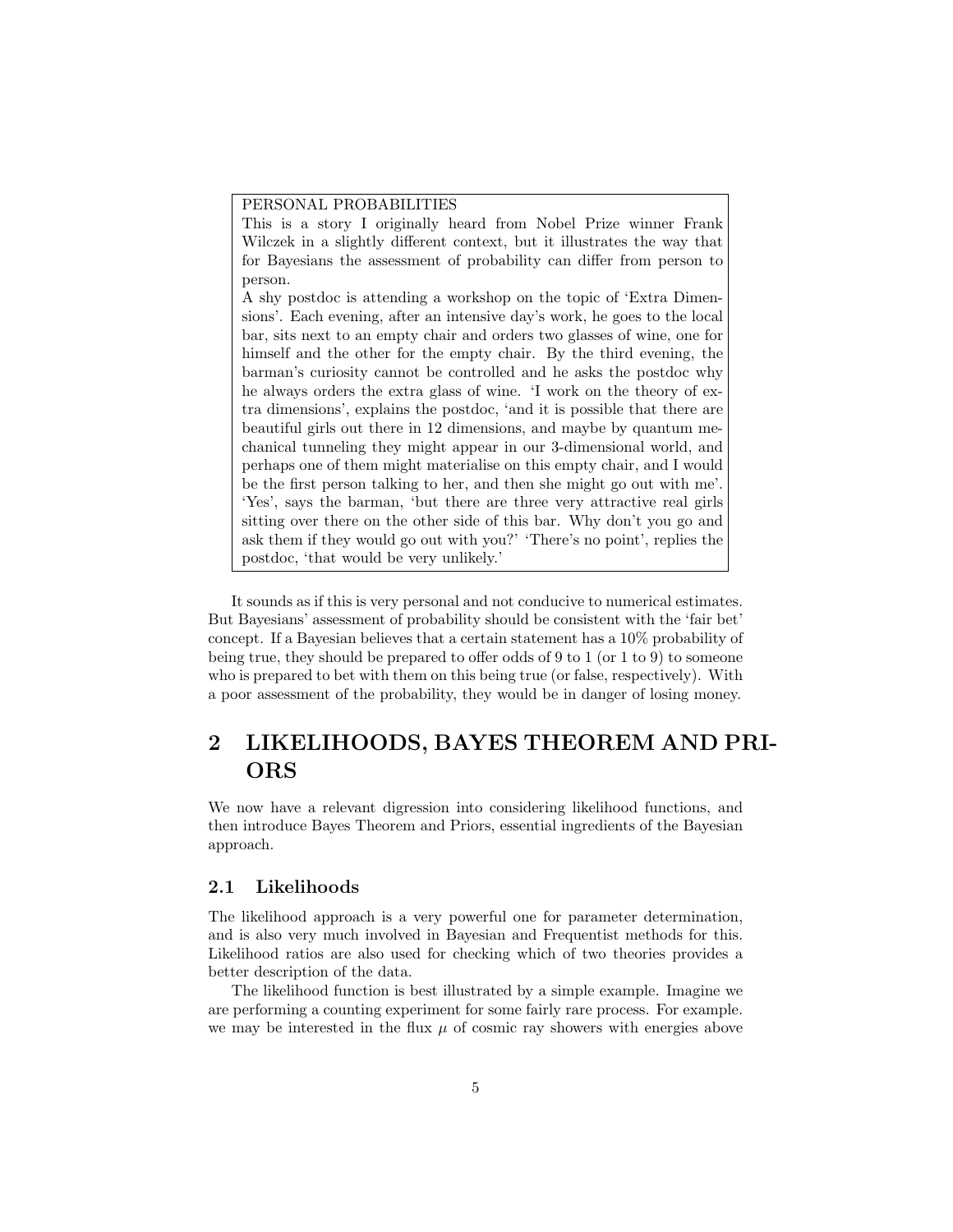$10^{20}$  electron volts. We have a large detector of known area, and find  $n_0$  high energy showers (e.g. 2) when running the detector for one year. We want to make a statement about the value of the actual flux  $\mu$  and its uncertainty.

Assuming these cosmic rays are falling on earth at a constant rate, and are independent of each other, if the true rate is  $\mu$ , the conditional probability  $P(n|\mu)$  of obtaining n counts is given by the Poisson distribution as

<span id="page-5-0"></span>
$$
P(n|\mu) = e^{-\mu} \mu^n/n! \tag{1}
$$

Then the likelihood is defined by replacing n in the above formula by the observed value  $n_0$ . i.e.

<span id="page-5-1"></span>
$$
L(\mu|n_0) = e^{-\mu} \mu^{n_0} / n_0!
$$
 (2)

This likelihood is regarded as a function of  $\mu$ , for the fixed data value  $n_0$ . (For example, if we observe 2 events, the likelihood is  $\mu^2 e^{-\mu}/2$ . It is the probability of observing the data, for different choices of  $\mu$ . Then the likelihood estimate of a parameter  $\mu$  is that which maximises the likelihood i.e. It is the value of  $\mu$ which maximises the probability of observing the actual data  $n_0$ . (In our case, not surprisingly the likelihood estimate of  $\mu$  is simply  $n_0$ .) Values of  $\mu$  for which the likelihood is small are regarded as excluded, and the uncertainty on  $\mu$  is related to the width of the likelihood distribution.

A POISSON PUZZLE?

According to the Poisson distribution, if the expected number of observations in a specified time is  $\mu$ , the probabilities  $P(1|\mu)$  and  $P(2|\mu)$ are

$$
P(1|\mu) = \mu e^{-\mu}, \quad P(2|\mu) = \mu^2 e^{-\mu}/2
$$

For small  $\mu$ , these are approximately  $\mu$  and  $\mu^2/2$  respectively. Given the fact that the probability for observing one rare event in the time interval is  $\mu$ , why is the probability for observing two independent events equal to  $\mu^2/2$ , rather than simply  $\mu^2$ , as perhaps expected from eqn. [\(4\)](#page-6-0)?

It is really important not to confuse the Poisson probability  $P(n|\mu)$  with the likelihood function  $L(\mu|n_0)$ , even though eqns. [\(1\)](#page-5-0) and [\(2\)](#page-5-1) bear a remarkable similarity<sup>[2](#page-5-2)</sup>. The distinction should be easy in this case:  $P(n|\mu)$  is a function of the discrete variable n at fixed  $\mu$ , while  $L(\mu|n_0)$  is a function of the continuous variable  $\mu$  at fixed  $n_0$  (see fig. [3\)](#page-6-1). Furthermore,  $P(n|\mu)$  are real probabilities, while the likelihood  $L(\mu|n_0)$  cannot be interpreted as a probablity density (it does not transform as expected for a probability density if the parameter is chosen, for example, as  $1/\mu$  rather than  $\mu$ ).

<span id="page-5-2"></span><sup>&</sup>lt;sup>2</sup>The '!' symbol in eqns [\(1\)](#page-5-0) and [\(2\)](#page-5-1) not only expresses surprise ('Wow! These equations look very similar), but it also denotes the factorial.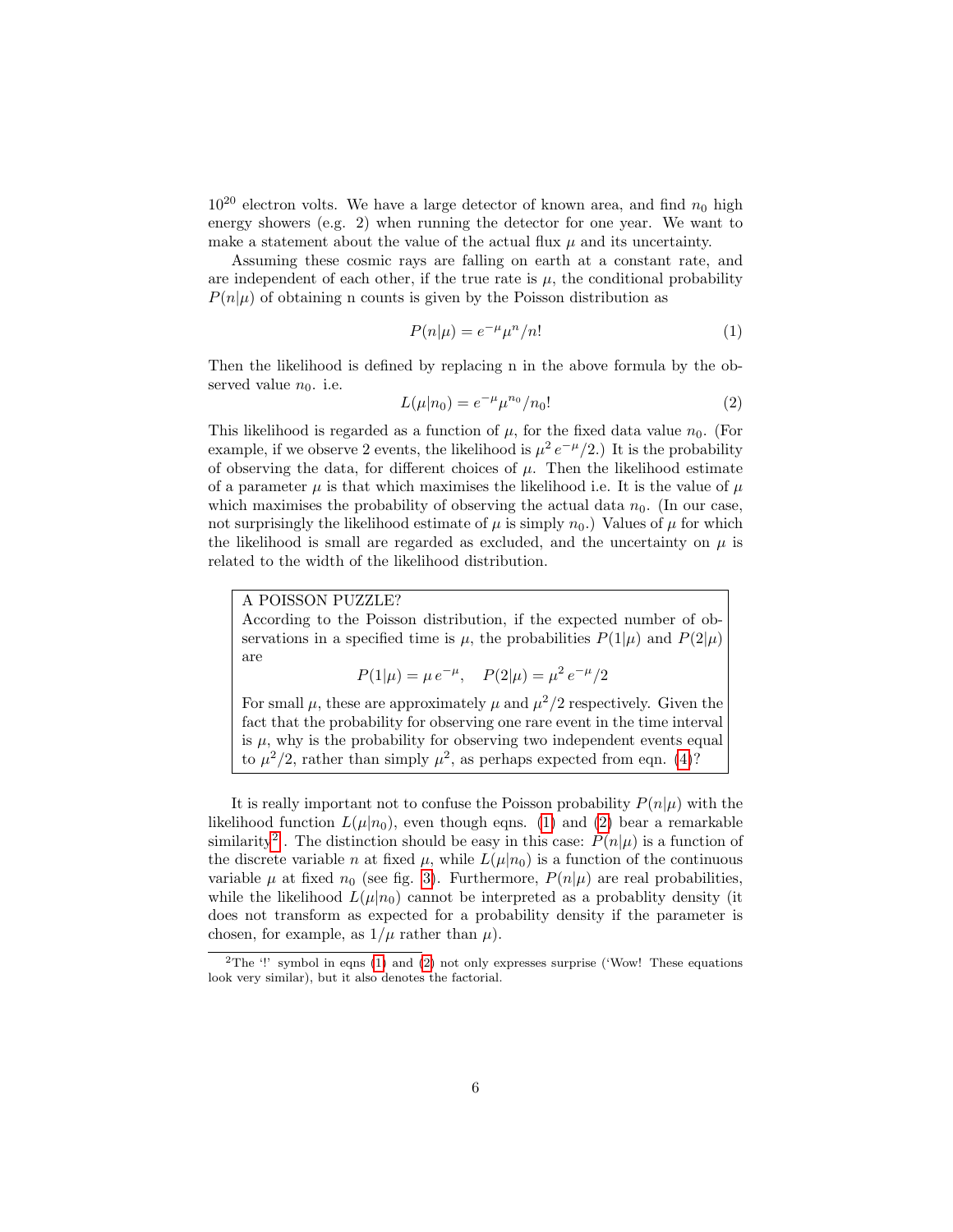

<span id="page-6-1"></span>Figure 3: Illustration of the difference between the probability density distribution for the integer variable  $n$  and the likelihood function for the continuous parameter  $\mu$ , for the Poisson distribution (see eqns. [\(1\)](#page-5-0) and [\(2\)](#page-5-1)). They involve the same function of n and  $\mu$ , but it is evaluated at fixed  $\mu$  for the pdf, but at fixed n for the likelihood.

## 2.2 Bayes theorem

If we consider two 'events'  $A$  and  $B$  (in the statistical sense), we can write the probability  $P(A \text{ and } B)$  of them both happening as

<span id="page-6-2"></span>
$$
P(A \text{ and } B) = P(A|B) P(B) \tag{3}
$$

where  $P(A|B)$  is the conditional probability of A happening, given the fact that B has occurred. An example could be where we select a random day from last year, and A is whether it was snowy in Oslo, and B that it was a December day. Then Bayes Theorem says that the probability of choosing a snowy December day is equal to the probability of it being snowy in December, multiplied by 31/365 (the probability of a random day being in December). If the probability of  $A$  occuring does not depend on whether  $B$  has done so, eqn. [\(3\)](#page-6-2) reduces to the better-known result that

<span id="page-6-0"></span>
$$
P(A \text{ and } B) = P(A) P(B), \quad \text{for independent } A \text{ and } B \tag{4}
$$

CONDITIONAL PROBABILITY Conditional Probability  $P(A|B)$  is the probability of A, given the fact that  $B$  has happened. For example, the probability of obtaining a  $4$ on the throw of a dice is  $1/6$ ; but if we accept only even results, the conditional probability for a 4, given that the number is even, is  $1/3$ .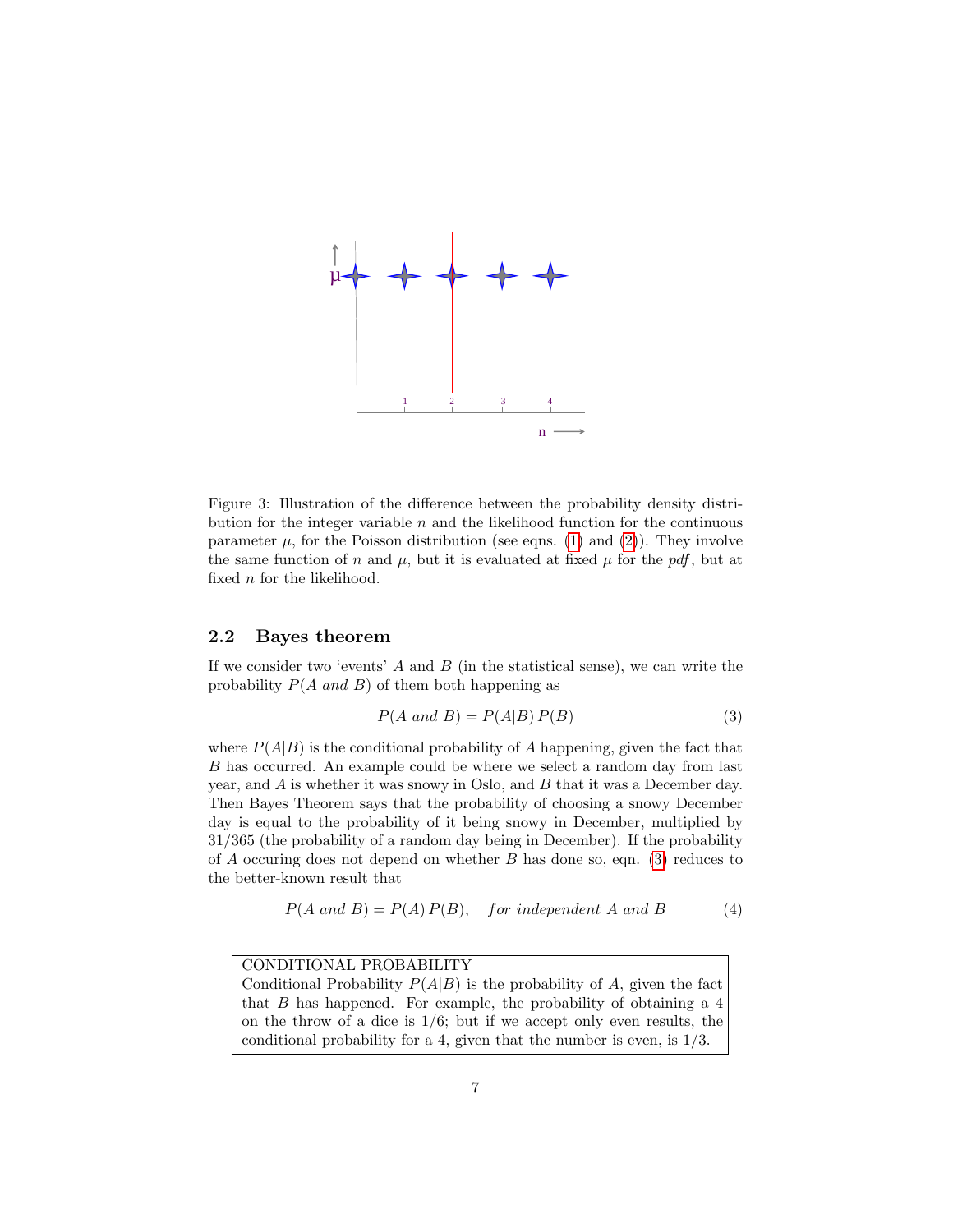Because  $P(A \text{ and } B)$  is symmetric in A and B,

$$
P(A \text{ and } B) = P(A|B) P(B) = P(B|A) P(A)
$$
 (5)

Then Bayes Theorem is derived from the second equality above:

$$
P(A|B) = P(B|A) P(B)/P(A)
$$
\n<sup>(6)</sup>

i.e. It relates  $P(A|B)$  to  $P(B|A)$ . (See section [2.4](#page-8-0) for examples where these are obviously not equal.)

It should be stressed that Bayes Theorem itself is not controversial, and frequentists are willing to make use of it, provided the various probabilities are genuine frequentist ones. The controversy begins when Bayesians replace A by a theoretical parameter (and  $B$  is the observed data). The theorem then states that

$$
P(param|data) \propto P(data|param) \times P(param)
$$
\n<sup>(7)</sup>

where  $P(data|param)$  is just the likelihood function;  $P(param)$  is the Bayesian prior density, and expresses what was known about the parameter before our measurement; and  $P(param|data)$  is the Bayesian posterior probability density for the parameter, and contains the information about the parameter obtained by combining the prior information with that from our measurement.

#### BAYESIAN POSTERIORS

Jim Berger says that he and his wife have professions that are similar, but with a small difference. He is a Bayesian Statistician and she is a fitness trainer. The similarity is that they both aim to optimise posteriors, but while he wants to maximise them, she aims to minimise her clients' posteriors.

The frequentist objection to this is that the prior and the posterior both refer to parameter values; while this is allowed for Bayesians, it is strictly forbidden in the frequentist approach. In addition to this, complications are caused by the need to choose a probability density for the prior.

## <span id="page-7-0"></span>2.3 Bayesian priors

In order to obtain the Bayesian posterior probability distribution from the likelihood function, the latter needs to be multiplied by the Bayesian prior. There are several flavours of Bayesians, who have different motivations for their choice of prior. In this article, we will concentrate on evidence-based priors. So if in our Poisson example of Section [2.1,](#page-4-0) there was a previous measurement of  $\mu$  which gave the result  $5 \pm 1$ , the prior might be chosen as a Gaussian in  $\mu$ , centred on 5 with standard deviation 1 (and probably truncated at zero). Then the posterior, assuming 2 observed counts, would be

$$
P(\mu|n_0 = 2) = (\mu^2 e^{-\mu}/2) \times (e^{-(\mu - 5)^2/2}/\sqrt{2\pi}),
$$
\n(8)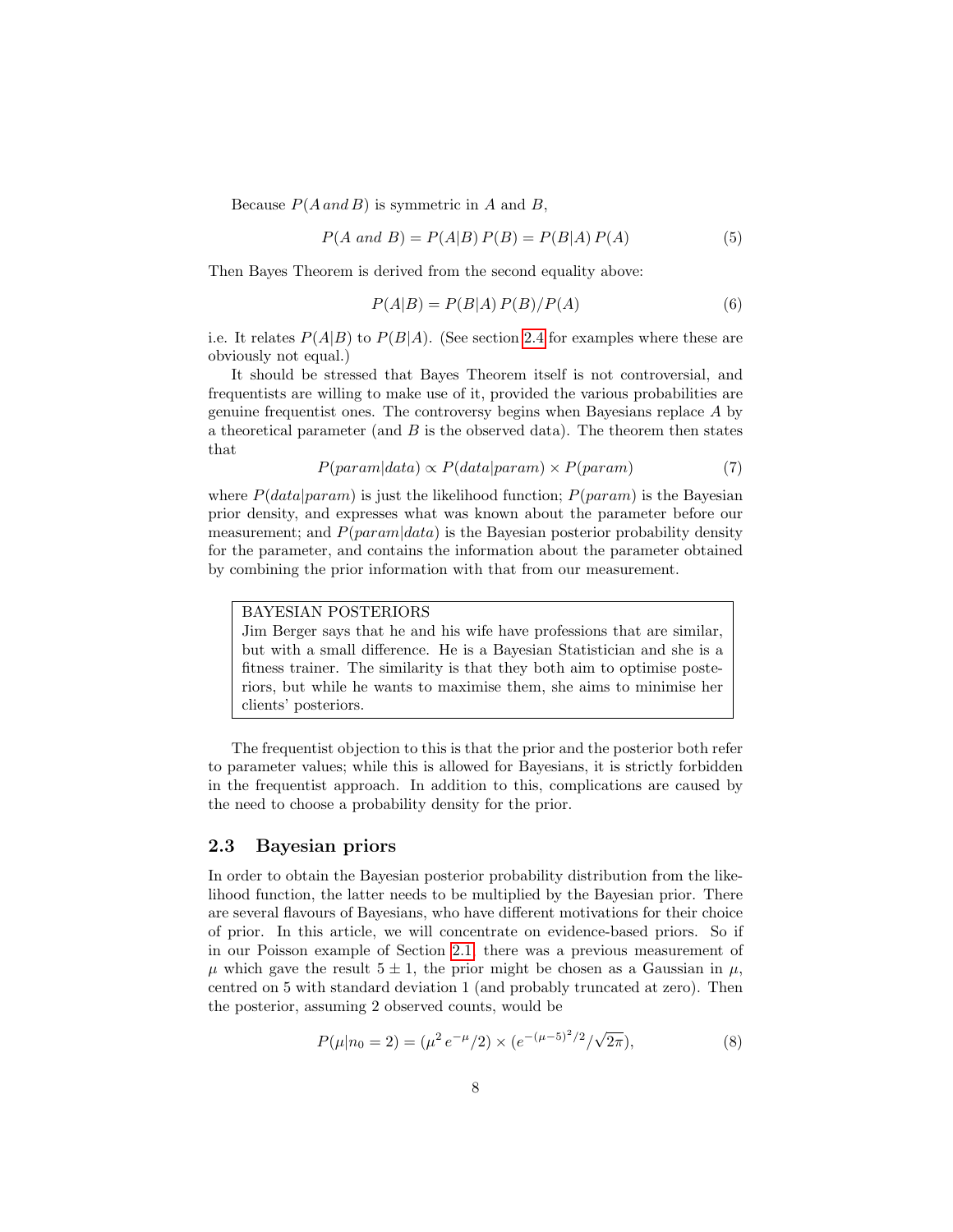where the first factor on the right is the likelihood  $L(\mu|n_0 = 2)$ , and the second is the prior  $\pi(\mu)$ .

This is all very well when previous data on  $\mu$  exists. But what if our measurement is ground-breaking, and essentially nothing is previously known about  $\mu$ ? How do we now choose the prior  $\pi(\mu)$ ? The 'obvious' answer is to choose a prior that is independent of  $\mu$  (but zero for unphysical negative  $\mu$ ), so as not to favour any particular value of  $\mu$ . However, do we really believe, as implied by the constant prior, that  $\mu$  is as likely to be in the range  $10^{500}$  to  $10^{500} + 0.5$ , as in 0.1 to 0.6?

Another problem is that if we are aiming to use a flat prior to express our ignorance about a parameter, it is not clear why we should choose one functional form for the parameter rather than another. For example, if we are aiming to provide a very precise measurement of the mass  $m$  of the tau neutrino, should we parametrise our ignorance of its mass by a flat prior in  $m, m^2$ ,  $\ln(m)$ , etc? Basically priors may be not bad for parametrising prior knowledge, but are not so good for prior ignorance.

# <span id="page-8-0"></span>2.4  $P(A|B) \neq P(B|A)$

Bayes Theorem relates the conditional probabilities  $P(A|B)$  and  $P(B|A)$ . People often confuse these two probabilities, and may erroneously think they are the same. Thus journalists or even Laboratory Spokespersons may incorrectly say that there is a 99.9% probability that some particle exists, rather than the correct statement that under the null hypothesis that it does not, the data are very unlikely.

A convincing example of their difference is provided by a database containing just 2 pieces of information about everyone on Earth: their sex and whether or not they are pregnant. We extract a random person from the database, who turns out to be female. Given that the person is female, the chance of being pregnant is about 3%. We then extract another random person, who turns out to be pregnant. Given the fact that the person is pregnant, the probability that they are female is 100%. i.e.

$$
P(pregnant|female) \ll P(female|pregnant)
$$
\n(9)

Similarly, if you select a card randomly from a deck of 52, the probability of it being an ace, if it happens to be a spade, is  $1/13$ ; however, the probability of a spade, given that it is an ace, is 1/4.

#### 2.5 A Bayesian example

Imagine that you, a Bayesian, are betting on the results of coin flips. Each time you bet 'Heads', and for the first 5 flips it comes down 'Tails'. Given that the probability of being wrong 5 times is 3%, should you suspect it is not a fair coin?

We regard this as a parameter-estimation problem, and want to see whether the probability  $p_H$  of 'Heads' is consistent with 0.5. The data (no heads in 5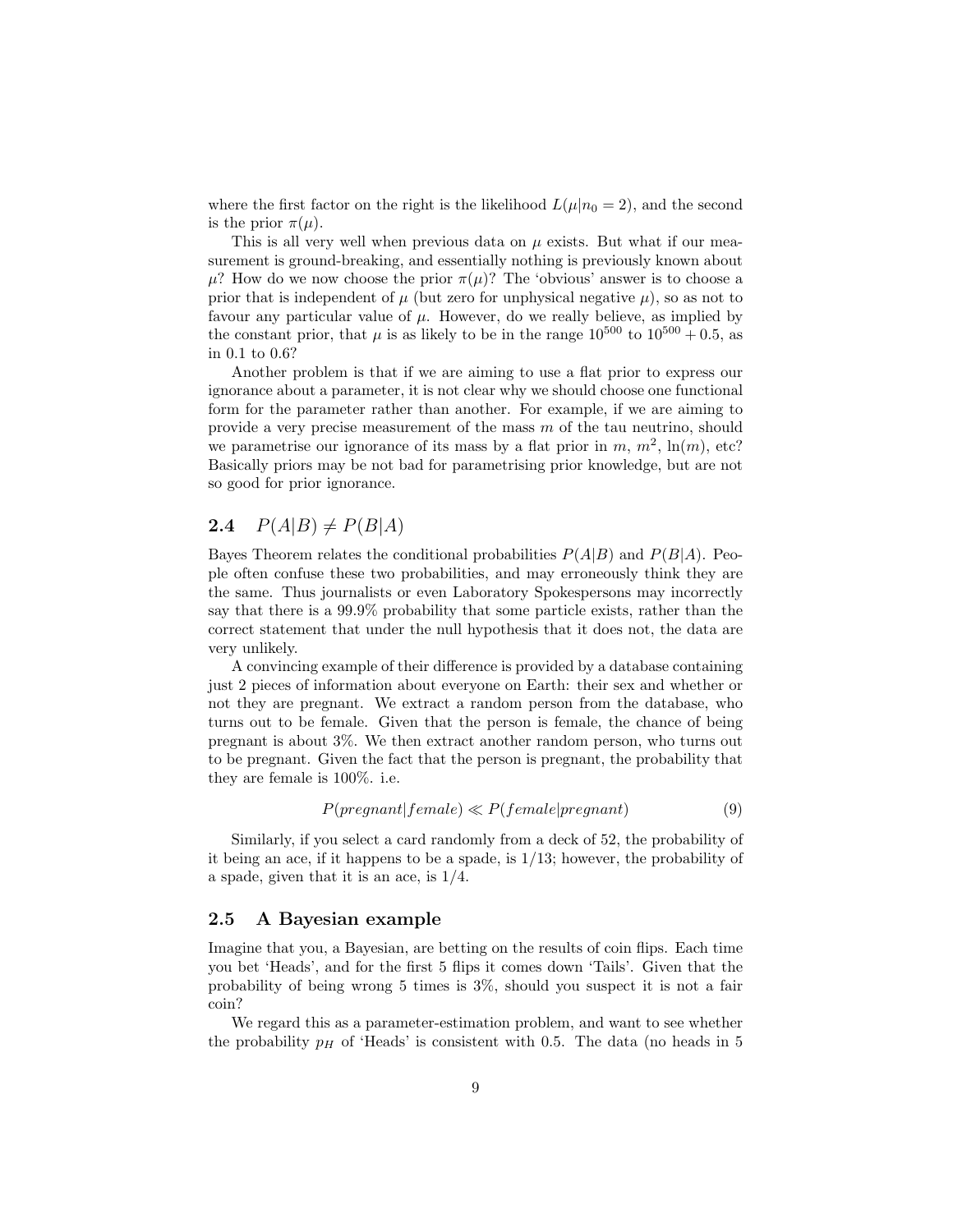spins) enables us to calculate the likelihood function, but in order to extract the posterior probability as a function of  $p<sub>H</sub>$ , we must multiply the likelihood by a prior  $\pi(p_H)$ . Now if the person betting against us is a complete stranger, we might assign a constant value for  $p<sub>H</sub>$  in the range 0 to 1; then the posterior is such that  $p_H = 0.5$  looks unlikely. On the other hand, if it is our local village priest, we are so convinced that he is honest, we use a delta function at  $p_H = 0.5$ , and then even if the coin continues to fall down 'Tails', we will still believe that it is fair. Thus our conclusion depends very much on which prior we choose.

Given the freedom to select one's prior, it seems as if Bayesian intervals for a parameter can be very dependent on this choice. But in some cases, the 'data overwhelms the prior', and the result becomes very insensitive to the choice of prior. For example, the mass of the intermediate vector boson  $(Z^0)$  was measured at the LEP (Large Electron Positron) Collider at CERN. The result was that the likelihood function was essentially a Gaussian at  $91,188$   $MeV/c^2$ , with a width of 2  $MeV/c^2$ . A Bayesian now has to multiply this by the prior probability density for the  $Z^0$  mass. However, any reasonable choice of prior will vary very little over the range of a few parts in  $10<sup>5</sup>$ , and so in this case the posterior is essentially independent of the prior.

# 3 PARAMETER DETERMINATION: BAYESIAN APPROACH

We illustrate the Baysian approach using a simple example of the determination of the lifetime of some radioactive material. The probability density  $p$  for a decay at time t is given by

<span id="page-9-1"></span>
$$
p(t|\tau) = (1/\tau) e^{-t/\tau} \tag{10}
$$

where  $\tau$  is the lifetime we want to estimate. We can estimate  $\tau$  from a set of decays at observed times  $t_i$ . To simplify the problem we assume we have only one decay at time  $t_1$  (which will not give us a very accurate estimate of  $\tau$ ).

The likelihood is

$$
L(\tau) = (1/\tau) e^{-t_1/\tau}, \tag{11}
$$

and we have to multiply this by our choice of prior for  $\tau$ , to obtain the posterior  $p(\tau | t_1) = L(\tau) \pi(\tau)$ . As usual, there is a choice for  $\pi(\tau)$  of an evidence-based prior derived from a previous measurement (in which case our posterior and the resulting range for  $\tau$  will be based not only on our measurement, but also on the previous one), ignorance, theoretical motivation, etc. Because in many cases the choice of prior is not unique, Bayesian analyses are supposed to present results for several plausible priors, so as to investigate the sensitivity of the result to the choice of prior.

Once the posterior is available, several options are available for determining a range of preferred  $\tau$  values at some chosen probability level  $\gamma$ , i.e.

<span id="page-9-0"></span>
$$
\int_{\tau_l}^{\tau_u} p(\tau | t_1) \, \mathrm{d}\tau = \gamma. \tag{12}
$$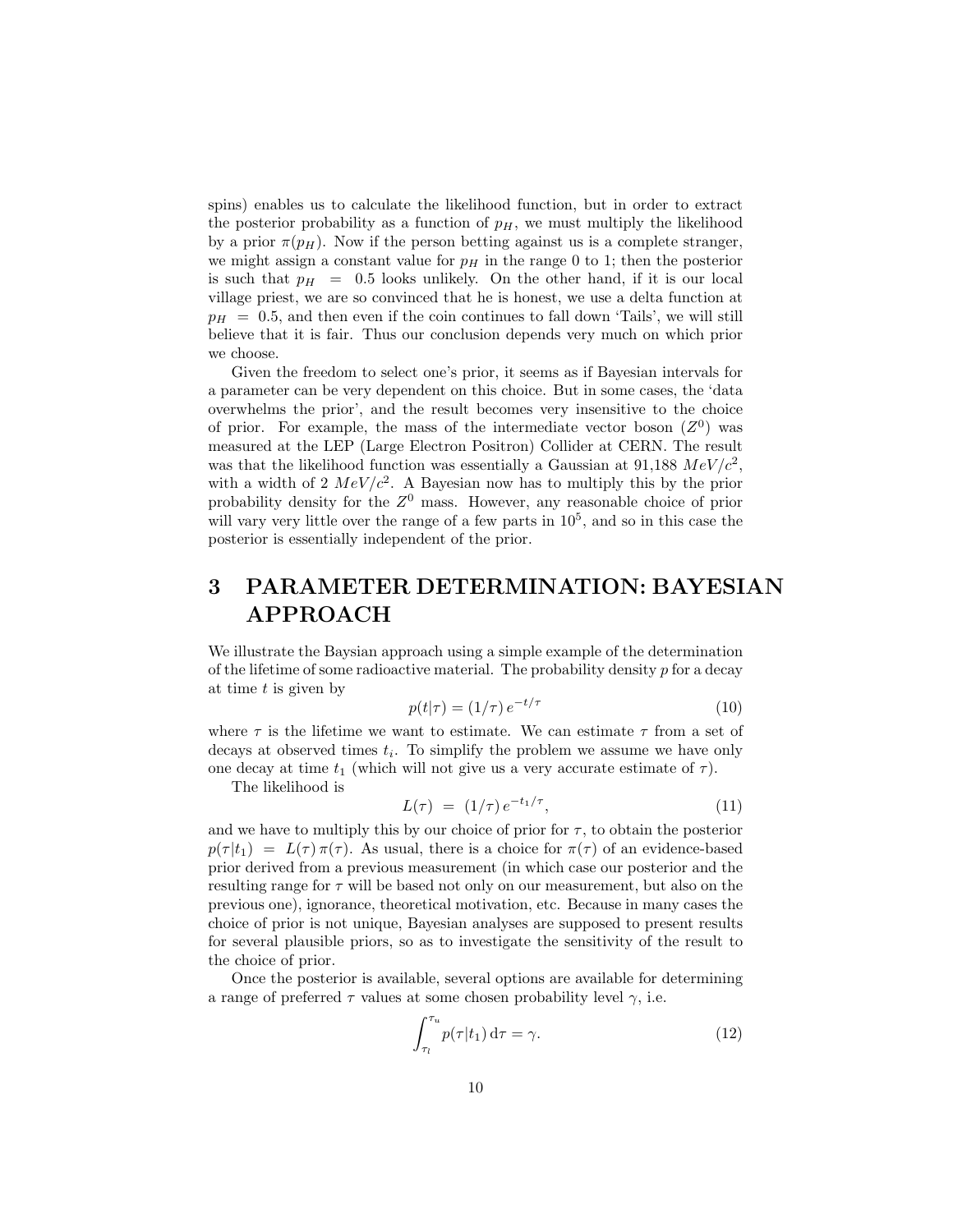Possibilities include:

- A central range from  $\tau_l$  to  $\tau_u$  could be obtained by having probabilities of  $(1 - \gamma)/2$  below the range, and  $(1 - \gamma)/2$  above it.
- The upper limit  $\tau_{UL}$  is obtained by setting the limits of integration in eqn. [\(12\)](#page-9-0) from zero to  $\tau_{UL}$ .
- In a similar manner, a lower limit  $\tau_{LL}$  is obtained, using integration limits  $\tau_{LL}$  and infinity.
- The shortest posterior range in  $\tau$  containing probabability  $\gamma$  is also popular, but does not correspond to the shortest range in the decay rate  $1/\tau$ , or for other reparametrisations of the variable of interest.

# 4 PARAMETER DETERMINATION: FREQUEN-TIST APPROACH

We now consider the frequentist approach for the same problem as in the previous section.

The Neyman construction is used to show on a plot of the parameter  $\tau$ versus the data t the likely values of t for each  $\tau$  (see fig. [4\(](#page-11-0)a)). This is achieved by using  $p(t|\tau)$  of eqn. [\(10\)](#page-9-1) for a given  $\tau$  to select a region of t such that the integral of  $p(t|\tau)$  over this range of t is, say,  $68\%$ <sup>[3](#page-10-0)</sup>; an example is denoted by the horizontal line in the figure. By repeating this procedure for all  $\tau$ , we obtain the 'confidence band'. In our example, the edges of the band are defined by the straight lines  $t = 0.17\tau$  and  $t = 1.8\tau$ . Finally we use the actual observed value  $t_1$  to read off the range of  $\tau$  values ( $\tau_l$  to  $\tau_u$ , which are  $t_1/1.8$  and  $t_1/0.17$ repectively) for which  $t_1$  is a likely observation. For larger values of  $\tau$ ,  $t_1$  is too small to be likely, and similarly for smaller  $\tau$ ,  $t_1$  is too large.

In a more plausible scenario where the data consisted of a set of observed decay times  $t_i$ , the data statistic could be the mean of the  $t_i$ . Then the confidence band would be narrower than in figure, and the range of acceptable  $\tau$ values would be shorter.

An important feature of this construction is that it does not require a prior distribution for  $\tau$ , thus avoiding the possible ambiguity that that would have introduced. Another point to note is that the frequentist approach does not claim that the range  $\tau_l$  to  $\tau_u$  is probable. Nor does it make any statement about different values within this range; it is merely that this is the range of  $\tau$  values for which the observed data is likely (at the chosen confidence level).

Fig. [4\(](#page-11-0)b) shows a more interesting example. An experiment aims to measure the temperature T of the fusion reactor at the centre of the sun, by using a

<span id="page-10-0"></span> $3$ This definition does not provide a unique range. The one we show has a probability of  $16\%$ on either side of the shaded region, which is then known as a central interval. An alternative would be to have the whole of the 32% on the left hand side of the confidence interval; this would be useful for producing upper limits on  $\tau$ .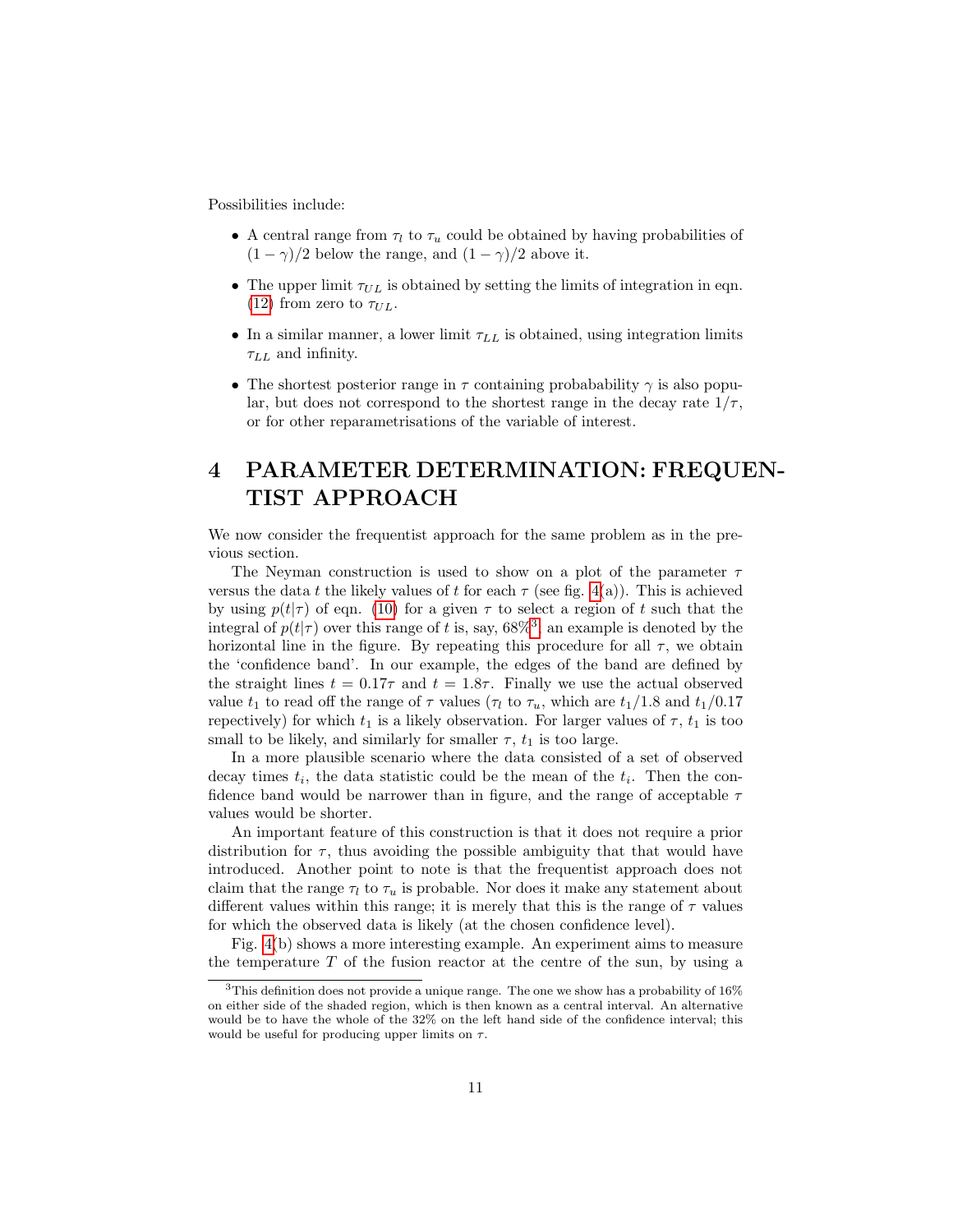

<span id="page-11-0"></span>Figure 4: The Neyman construction. (a) For the exponential parameter  $\tau$ , the central confidence band between the lines  $t = 0.17\tau$  and  $t = 1.8\tau$  gives the likely values (at the 68% level) of t for each  $\tau$ . Then a vertical line at the observed  $t_1$  intersects the edges of the confidence band at  $\tau_l$  and  $\tau_u$ , and these define the frequentist range for  $\tau$ . (b) Here the theory parameter is the temperature T at the centre of the sun, and the data  $\phi$  is the measured flux of solar neutrinos, both in arbitrary units. A measurement of the flux  $\phi_{obs}$ determines a range of temperatures  $(T_l \text{ to } T_u)$  at the sun's centre.

month's running of a solar neutrino detector to estimate the neutrino flux  $\phi$ from the sun. Assuming we know all about fusion processes and convection in the sun, the properties of neutrinos, the performance of our detectors, etc, we can construct at each T a region in  $\phi$  such that there is a 68% probability the experimental result would lie in it. Then we use the actual measured flux  $\phi_{obs}$ to determine the accepted range for T.

### <span id="page-11-1"></span>4.1 Coverage

For repetitions of an experiment using a particular statistical analysis to determine a range for the parameter of interest, where the data sets differ from each other just by statistical fluctuations, the coverage is the fraction of the parameter's intervals that contain the true value of the parameter. This can be determined from Monte Carlo simulation, or in some simple cases analytically. Coverage is a property of the statistical technique that is used to construct the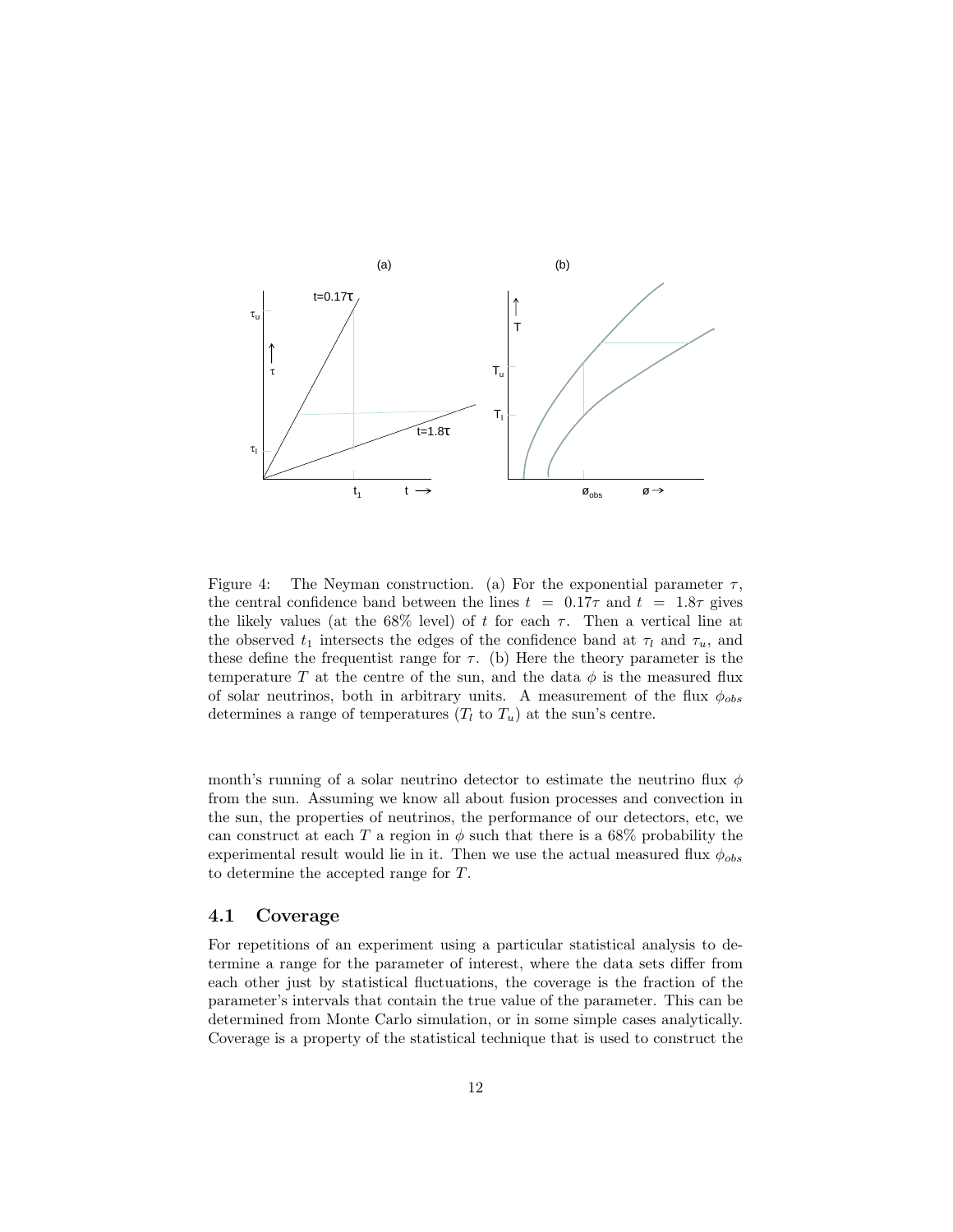intervals, and does not apply to a single measurement.

Techniques for which the coverage is equal to the nominal value (e.g. 68%) for all values of the parameter are said to have exact coverage. If the coverage drops below the nominal value, the method is said to under-cover. Frequentist regard this as bad: if the actual coverage for determining the parameter is only 30% rather than the nominal 68%, just quoting the range for the parameter as determined by that method is likely to mislead a reader into believing that your result is more accurate than it really is. Over-coverage does not have this problem, but it suggests that maybe the confidence intervals produced by that method are more conservative (i.e. wider) than they need be.

A particularly important property of the Neyman construction is that the confidence intervals for the parameter have the property of not undercovering. This property is not guaranteed for other techniques (e.g. Bayesian,  $\chi^2$ , maximum likelihood, method of moments).



<span id="page-12-0"></span>Figure 5: Coverage C for Poisson parameter intervals, as determined by the  $\Delta(\ln(L)) = 0.5$  rule. Repeated trials (all using the same Poisson parameter  $\mu$ ) yield different values of the observation n, each resulting in a range  $\mu_l$  to  $\mu_u$  for  $\mu$ ; then C is the fraction of trials that give ranges which include the value of  $\mu$  chosen for the trials. The coverage C varies with  $\mu$ , and has discontinuities because the data n can take on only discrete integer values. For large  $\mu$ , C seems to approach the expected 0.68.

Fig. [5](#page-12-0) shows the coverage  $C$  for the following situation. An experiment is performed to determine the rate  $\mu$  of some Poisson counting experiment,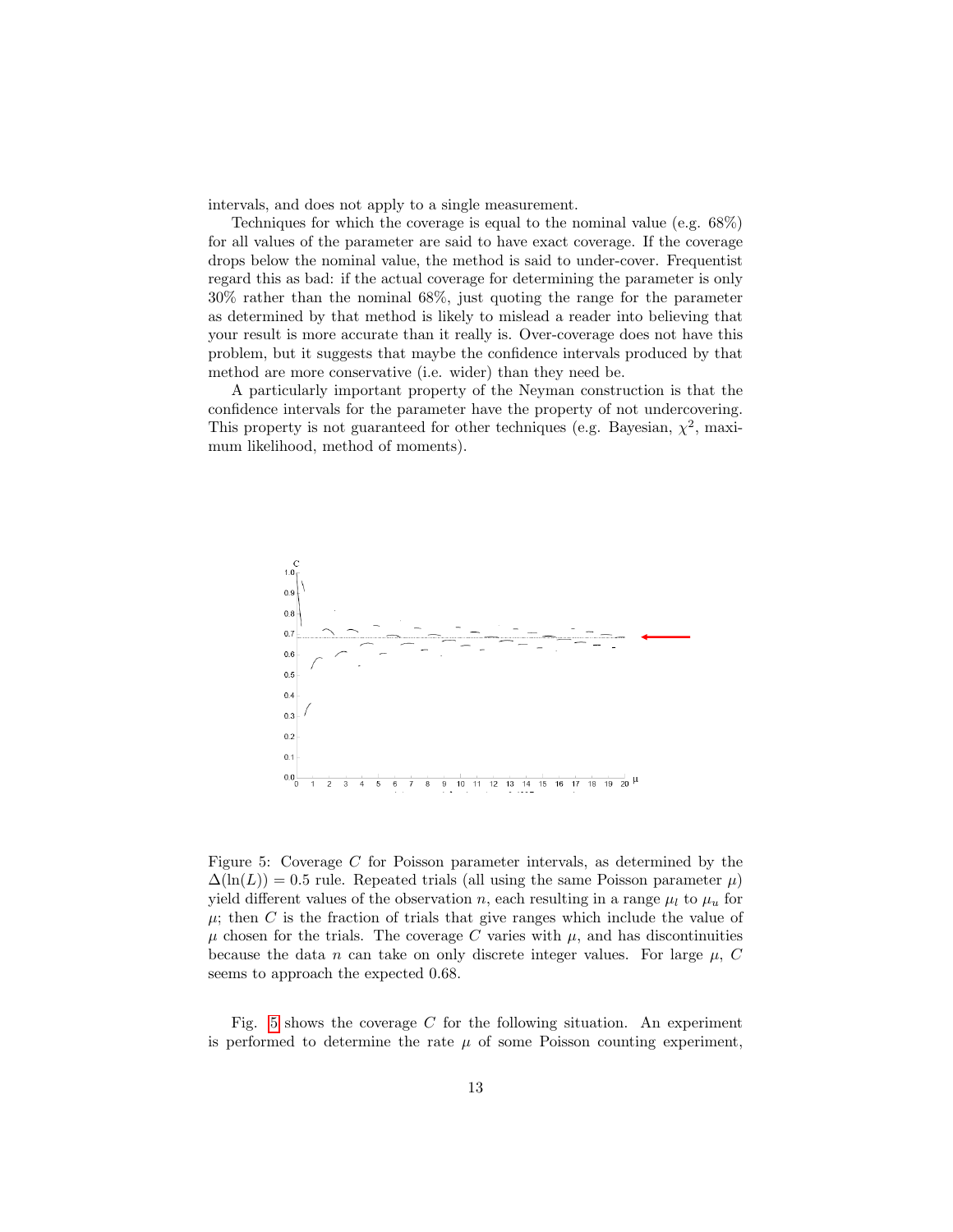and n counts are observed. The statistical procedure chosen for determining a 68% range for  $\mu$  is the likelihood method with the  $\Delta(lnL) = 0.5$  rule to define the ends of the range. In envisaged repetitions of the experiment,  $n$  will vary according to a Poisson distribution with mean  $\mu_0$ . Then  $C(\mu_0)$  is the fraction of the resulting ranges for  $\mu$  which include  $\mu_0$ . The likelihood method does not have the frequentist guarantee of coverage, and indeed large under- and over-coverage occur, especially at low  $\mu[2]$  $\mu[2]$ .

# 5 PARAMETER DETERMINATION: COMMON ISSUES

Here we discuss some issues that are common to both Frequentist and Bayesian approaches.

### 5.1 Parameters with limited range

Very often a physical parameter has meaning only over a limited range. For example, the square of the mass of the neutrino  $(m_{\nu}^2)$  produced in nuclear beta decay cannot be negative, the branching ratio for some particular decay mode of an elementary particle must be between zero and one, etc. Bayesians can incorporate this information by setting the prior for the parameter to zero in the non-physical region. This ensures that the best estimate of a parameter or an upper limit for it are guaranteed to be physical. In contrast, a frequentist upper limit could well turn out to be unphysical, or the range for  $m_{\nu}^2$  could be empty (i.e. there was no physical value of  $m_{\nu}^2$  for which the data was likely); in general Particle Physicists are unhappy with such a situation.

For many years, experiments estimating  $m_{\nu}^2$  had 'likelihood functions' that maximised at negative values. Upper limits for  $m_{\nu}^2$  were then usually derived by Bayesian methods.

## 5.2 Interpretation of  $\mu_u \geq \mu \geq \mu_l$

Both Bayesian and Frequentist methods of parameter determination end up with a statement of the form  $\mu_u \geq \mu \geq \mu_l$  at some probability level, but their interpretations are very different.

For frequentists, the parameter  $\mu$  is unknown, but it does have a true value and, as discussed earlier, it is not suitable for probability statements. So the probability refers to the range  $\mu_l$  to  $\mu_u$ . If the experiment were to be repeated many times, a series of ranges for  $\mu$  would be obtained, and the probability refers to what fraction of these ranges contain the true value; this is just the coverage mentioned in Section [4.1.](#page-11-1) Thus frequentists regard the ends of the range as random variables.

For Bayesians,  $\mu_u$  and  $\mu_l$  have been detemined by the experimental analysis, and are considered fixed; Bayesians do not want to be involved in deciding what would have happened in hypothetical repetitions of the experiment. But they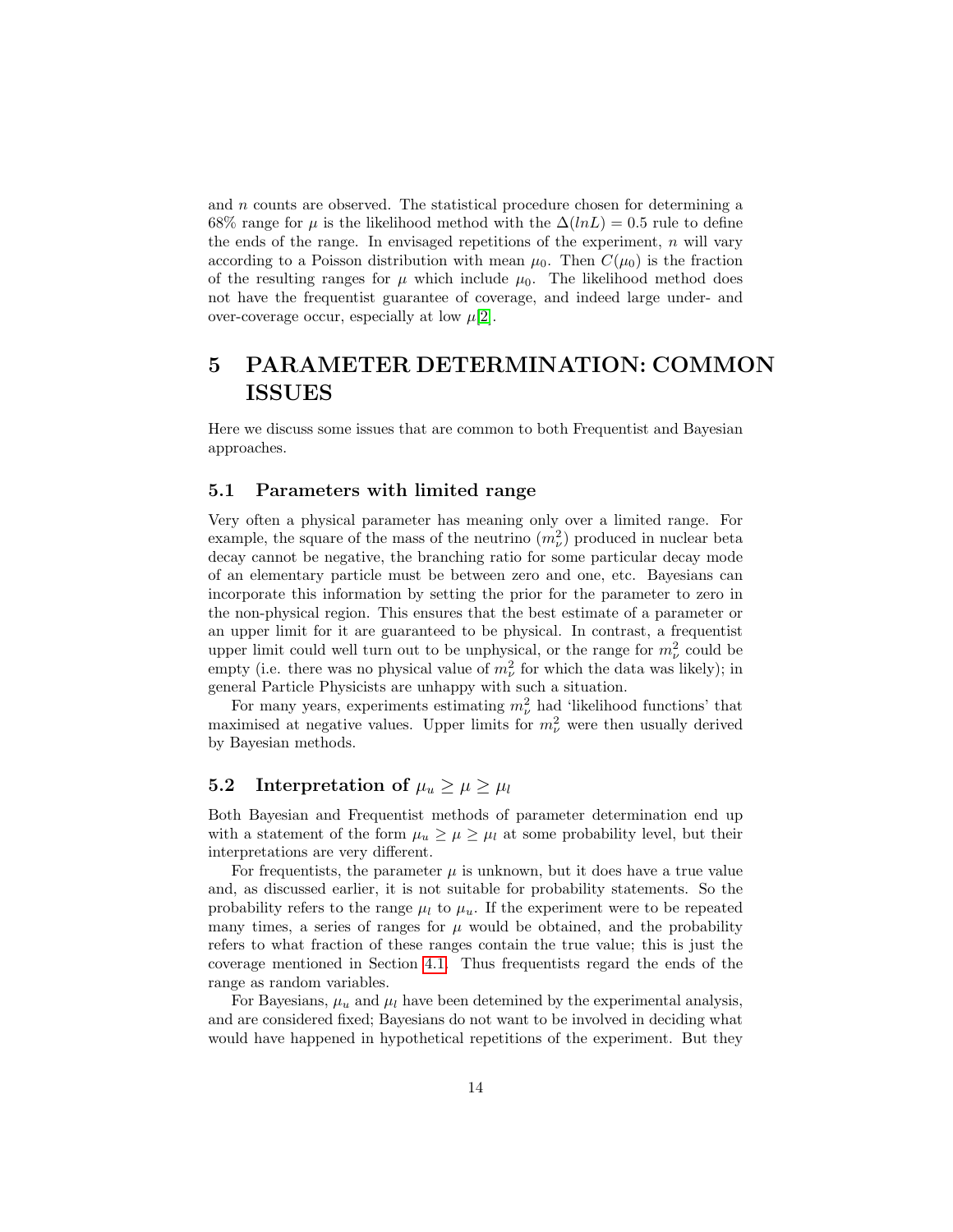Table 1: Interpretations of " $\mu_u \ge \mu \ge \mu_l$  at 68% confidence level"

|                       | Bayes                          | Frequentist                                    |
|-----------------------|--------------------------------|------------------------------------------------|
| What is fixed?        | $\mu_u, \mu_l$                 |                                                |
| What is variable?     | $\mu$                          | $\mu_u, \mu_l$                                 |
| What does 68\% proba- | Single measurement: percentage | Set of measurements: percentage                |
| bility apply to?      | of $\mu$ 's posterior in range | of ranges $\mu_l \to \mu_u$ that contain $\mu$ |

are prepared to treat the unknown physical constant as if it were a random variable, and for them the probability refers to the fraction of the Bayesian posterior probability density for  $\mu$  is within the quoted range.

## 5.3 Dealing with systematics

Very often, in trying to estimate a parameter, some other quantity involved in the analysis is not known exactly, and this can affect the deduced range for the parameter of interest. For example, in the original Reines and Cowan experiment [\[3\]](#page-28-2) to discover the electron neutrino, a detector sensitive to neutrinos interacting in it was built close to a powerful nuclear reactor. However, there were also background processes which mimic the interactions of the reactor neutrinos. Then the observed number of counts  $n$  is likely to be Poisson distributed with mean  $b + s$ :

$$
P(n) = e^{-(b+s)} (b+s)^n / n! \tag{13}
$$

where  $b$  is the expected background, and  $s$  is the signal rate. If  $b$  is precisely known, s is the only unknown parameter, and can be determined essentially as described earlier. But if there is some uncertainty in the expected value of  $b$ , this results in a systematic uncertainty in the answer. Statisticians refer to b as a nuisance parameter.

Bayesians tend to treat all parameters (i.e. those of physical interest and nuisance parameters) in a similar manner. Thus, assuming that the background b has been estimated in a subsidiary counting experiment as  $m_0$  while the result of the main measurement of  $s + b$  was  $n_0$ , they would start by writing the likelihood for s and b as

$$
L(s, b|n_0, m_0) = (e^{-(s+b)} (s+b)^{n_0}/n_0!) \times (e^{-b} b^{m_0}/m_0!) \tag{14}
$$

Next this is multiplied by the chosen prior  $\pi(s, b)$  for s and b, to give the posterior probability  $p(s, b)$  for the parameter of interest s and the nuisance parameter for the background  $b$ . Then this is integrated (or 'marginalised') over  $b$  to give the probability density just for the parameter of interest:

$$
p(s) = \int p(s, b) \, \mathrm{d}b \tag{15}
$$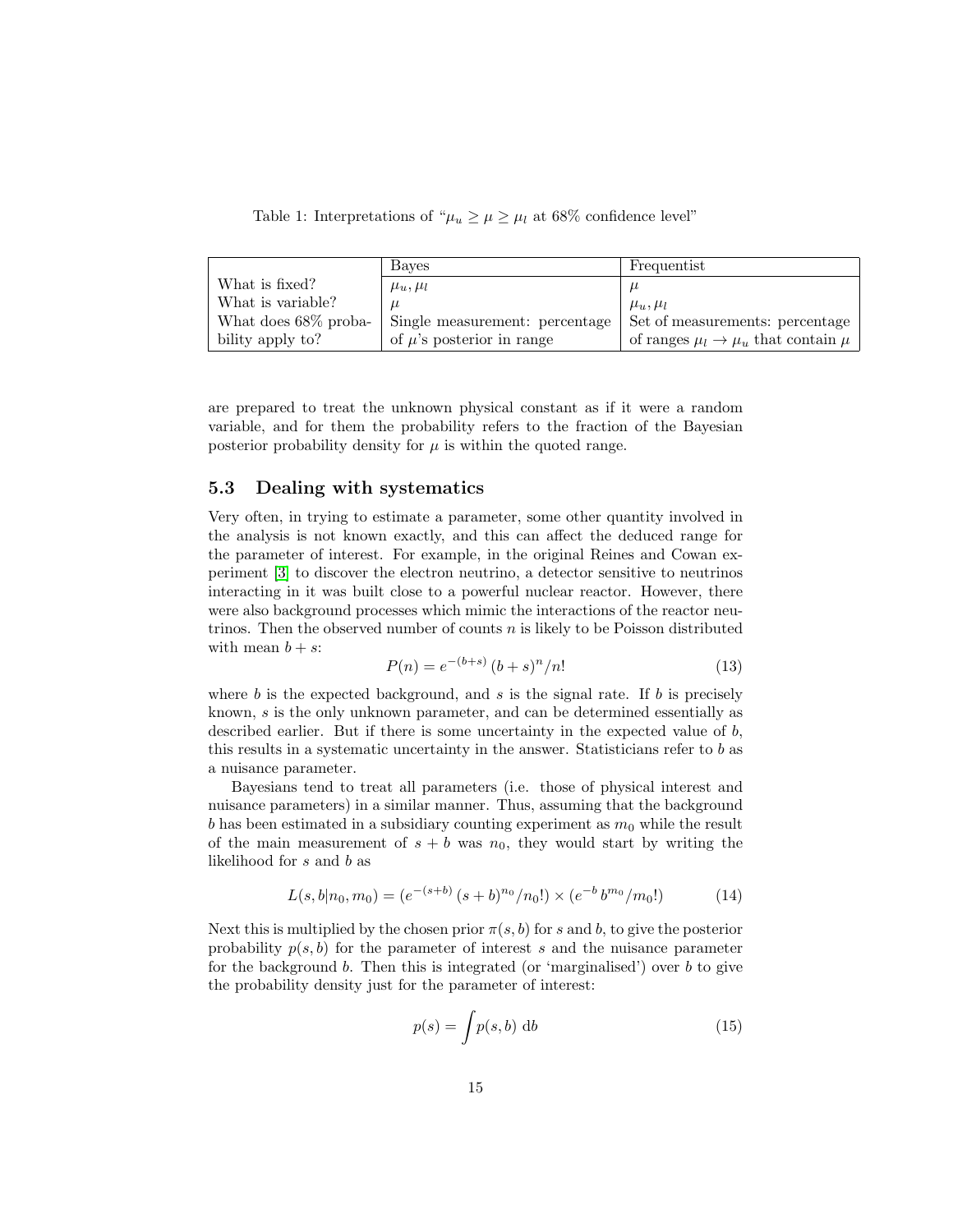Finally the required parameter range is extracted from  $p(s)$  e.g. a central 68% range.

In contrast, frequentists start from the probability density  $p(n, m|s, b)$  for observing any  $n$  and  $m$  as

$$
p(n,m|s,b) = (e^{-(s+b)} (s+b)^n/n!) \times (e^{-b} b^m/m!) \tag{16}
$$

The fully frequentist method consists in performing a Neyman construction to produce a confidence belt for likely data  $(n, m)$  as a function of the parameters  $(s, b)$ . In analogy with the simpler problems discussed earlier, the actual data  $(n_0, m_0)$  is then used to read off the region in parameter space  $(s, b)$  for which the data is likely. If a range just for s is desired, it could be taken as the extrema of the  $(s, b)$  region, although this will give rise to overcoverage.

There are also various approximate methods, which are simpler than the full Neyman construction and which tend to produce less overcoverage (but for which the frequentist guarantee of coverage no longer applies). An example is the profile likelihood approach, in which the probability  $p(n, m|s, b)$  is replaced by  $p_{prof}(n, m|s, b_{best}(s))$ , where  $b_{best}(s)$  is the value of b which maximises the probability for that value of s; because  $b_{best}(s)$  is a function of s, the profiled probability depends on the single parameter s, which simplifies the problem.

### PROFILE LIKELIHOOD

In many situations, the probability of observing a particular set of data d depends not only on a parameter of physical interest  $\phi$  (e.g. the mass of the Higgs boson), but also on some other so-called nuisance parameters  $\nu$  (e.g. a scale factor for correcting jet energies as measured in the detector). Then the likelihood  $L(\phi, \nu | d)$  is a function of both sets of parameters  $\phi$  and  $\nu$ . In order to draw conclusions about  $\phi$ , it is ofter helpful to consider the **profile** likelihood  $L_{prof}(\phi, \nu_{max}(\phi)|d)$ , where for each value of  $\phi$ , the nuisance parameters are chosen to maximise the full likelihood  $L(\phi, \nu | d)$ , i.e.  $\nu_{max}$  varies with  $\phi$ . However,  $L_{prof}$  now is a function just of  $\phi$  but not of the nuisance parameters  $\nu$ , thereby simplifying the problem of making inferences about the parameter of interest  $\phi$ , at the cost of losing some of the properties of the likelihood function.

Rather than maximising L with respect to  $\nu$ , Bayesian methods tend to **marginalise**, i.e. integrate the likelihood with respect to  $\nu$ , usually after using priors for  $\nu$ , to convert L into a posterior probability distribution for  $\phi$ .

For the case where  $L$  is a multi-dimensional Gaussian distribution such as

 $L \propto exp\{-(a\phi^2 + 2b\phi\nu + c\nu^2)\},\$ 

marginalisation over  $\nu$  or profiling with respect to it will give the same functional form for the modified likelihoods.

Ref. [\[4\]](#page-28-3) contains a longer discussion of systematics, while Demortier[\[5\]](#page-28-4) deals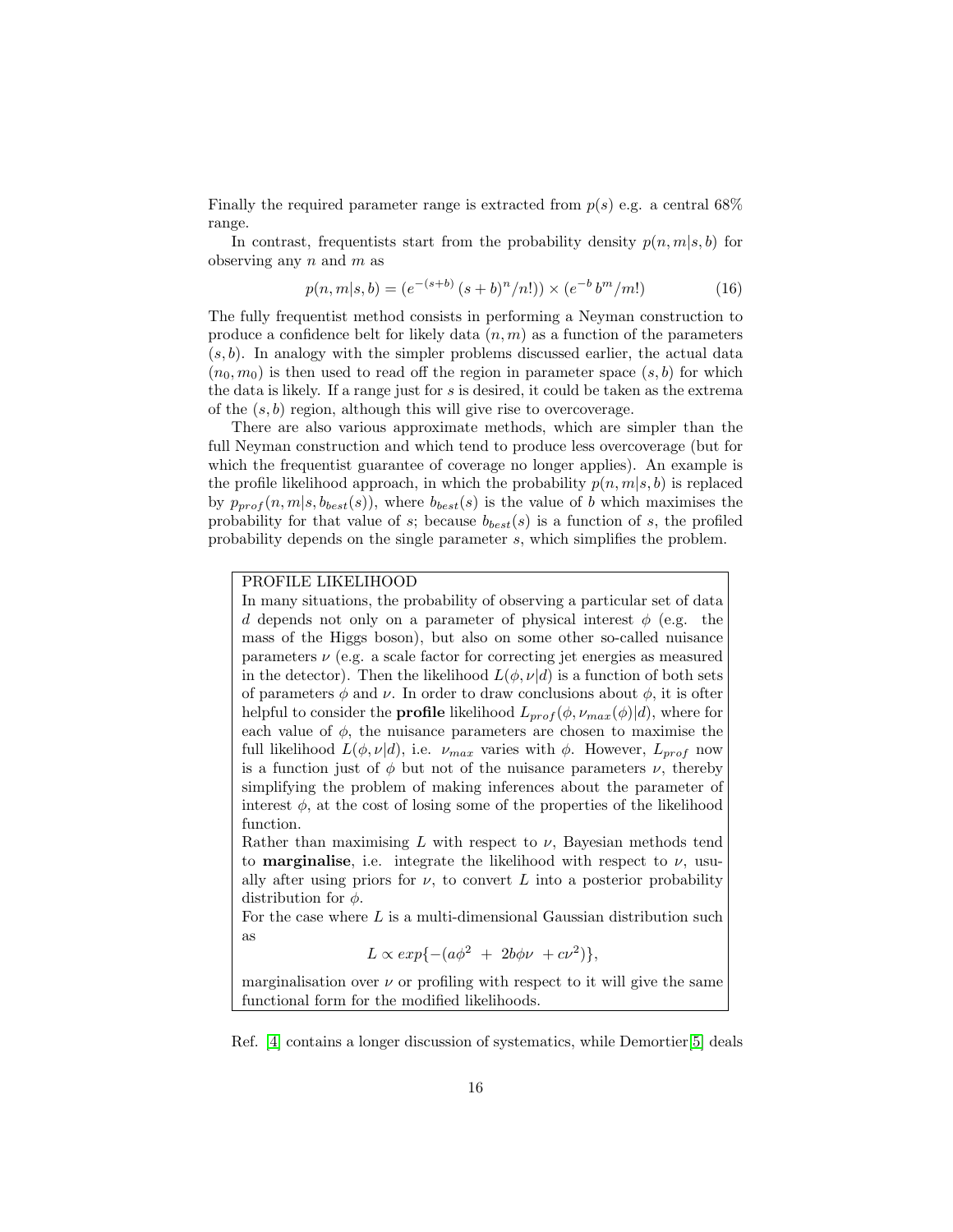with ways of incorporating systematics in both parameter determination and hypothesis testing.

# 6 HYPOTHESIS TESTING

Possibly more interesting than Parameter Determination is Hypothesis Testing. Here the issue is to decide which of two (or more) competing theories provides a better fit to some data. For example, was data collected at the Large Hadron Collider at CERN in the first half of 2012 more consistent with what is known as the Standard Model (S.M.) of Particle Physics without anything new, or with the production of the Higgs boson in addition to the known S.M. processes? (See fig.  $6$ )



<span id="page-16-0"></span>Figure 6: The observed distribution in the CMS experiment for the effective mass  $m_{\gamma\gamma}$  of pairs of  $\gamma$ s produced in high energy proton-proton collisions at CERN's LHC. If the Higgs boson exists and decays to a pair of  $\gamma s$ , it could result in a peak centred on the mass of the Higgs. Otherwise, the expected distribution is expected to be smooth. In the main plot, the events are weighted according to their quality; the inset shows unweighted events. The apparent peak around 125 GeV is part of the evidence for the existence of a new particle, whose properties seem consistent with those expected for a Higgs boson.

In Particle Physics, for reasons to be explained below, it is much more com-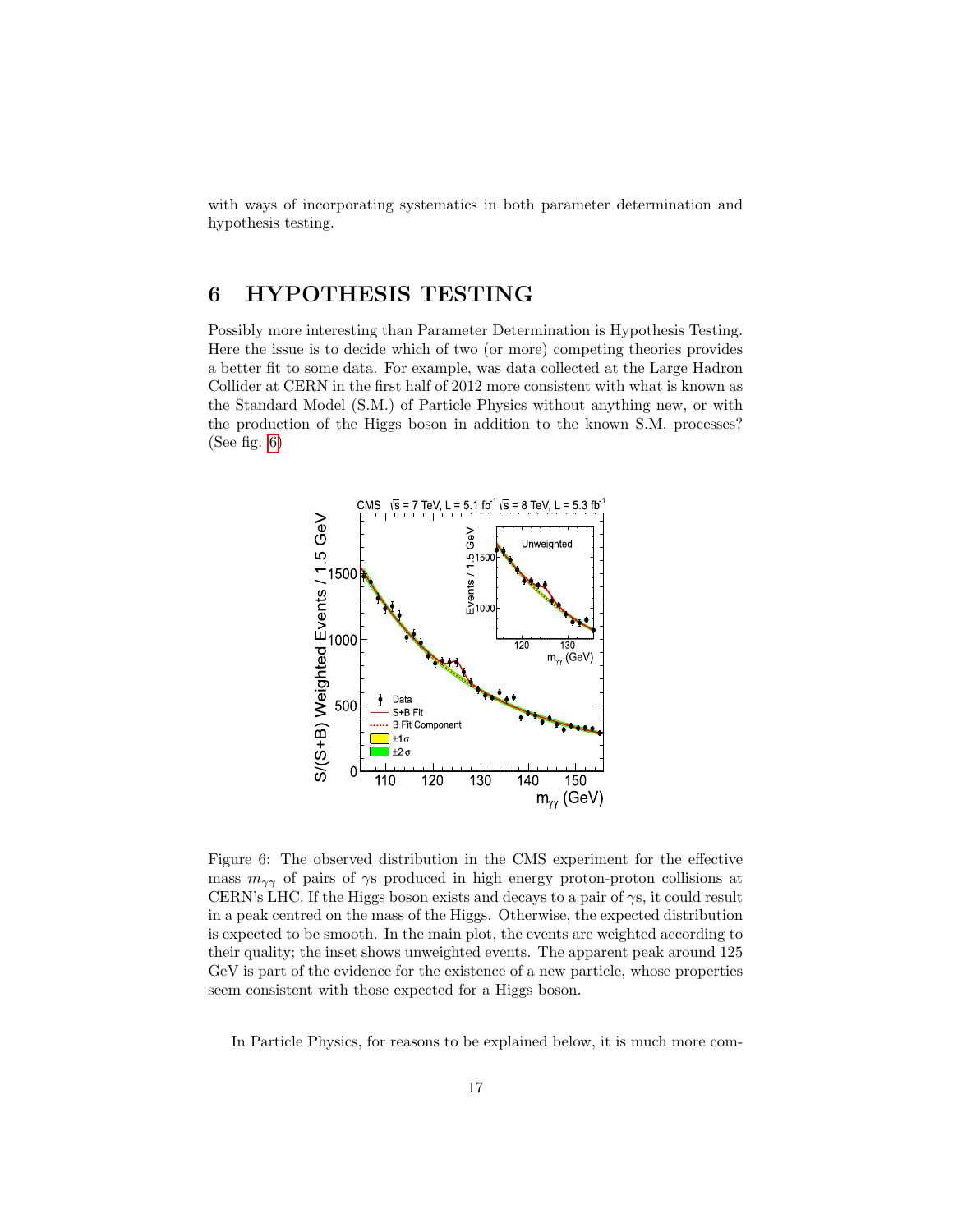mon to use a frequentist method to decide. In other fields, Bayesian approaches tend to be favoured. We discuss Bayesian methods briefly in section [7.](#page-23-0)

#### <span id="page-17-0"></span>6.1 Frequentist approach

The first task is to choose some data statistic  $t$  which will help distinguish between the hypotheses. In the simple case of a counting experiment, where the data consists just of the number of accumulated counts  $n_0$  for a given amount of running time, it could simply be  $n_0$ . Then in most cases new physics would manifest itself in a larger number of counts when the expected rate is  $s + b$ , than if there were just background; here  $s$  and  $b$  are the expected signal and background rates respectively.

In more complicated cases, the data could consist of one or more histograms or multi-dimensional distributions. Then usually  $t$  is chosen as a likelihood ratio for the data, assuming the two hypotheses:

$$
t = L_1(H_1|d)/L_0(H_0|d)
$$
\n(17)

where  $L_1$  is the likelihood for  $H_1$  (the hypothesis of signal + background), given the data, while  $L_0$  is for the background only hypothesis  $H_0$ , given the same data. When the hypotheses are completely specified without any free parameters, they are known as 'simple hypotheses' and the above formulation is satisfactory. Then the Neyman-Pearson lemma[\[6\]](#page-28-5) says that if we choose  $H_0$ based on the likelihood ratio being below some suitably defined cut-off, this will guarantee that we will achieve the lowest rate for "Errors of the Second Kind" (i.e. incorrectly selecting  $H_0$  when  $H_1$  is true), for a given rate for "Errors of the First Kind" (i.e. rejecting  $H_0$  when it is true).

If, however, one or more of the hypotheses involves free parameters ('composite hypotheses'), the Neyman-Pearson lemma does not apply. Nevertheless a form of the likelihood ratio, such as the ratio of profile likelihoods, is often used as a method that may well be nearly optimal.

### 6.2 p-values

For the null hypothesis  $H_0$ , the expected distribution of our test statistic t is  $f_0(t)$ . Then for a given observed value  $t_{obs}$ , the p-value is the fractional area in the tail of  $f_0(t)$  for t greater than or equal to  $t_{obs}$ . For definiteness we consider the single-sided upper tail (assuming that the alternative hypothesis yields larger values of  $t_{obs}$ ), but lower or 2-sided tails could be appropriate in other cases.

A small  $p$ -value means that the data are not very consistent with the hypothesis. Apart from the possibility that the cause of the discrepancy is new physics, it could be due to an unlikely statistical fluctuation, an incorrect implementation of the hypothesis being tested, an inaccurate allowance for detector effects, etc.

As more and more data are acquired, it is possible that a small (and perhaps not physically significant) deviation from the tested null hypothesis could result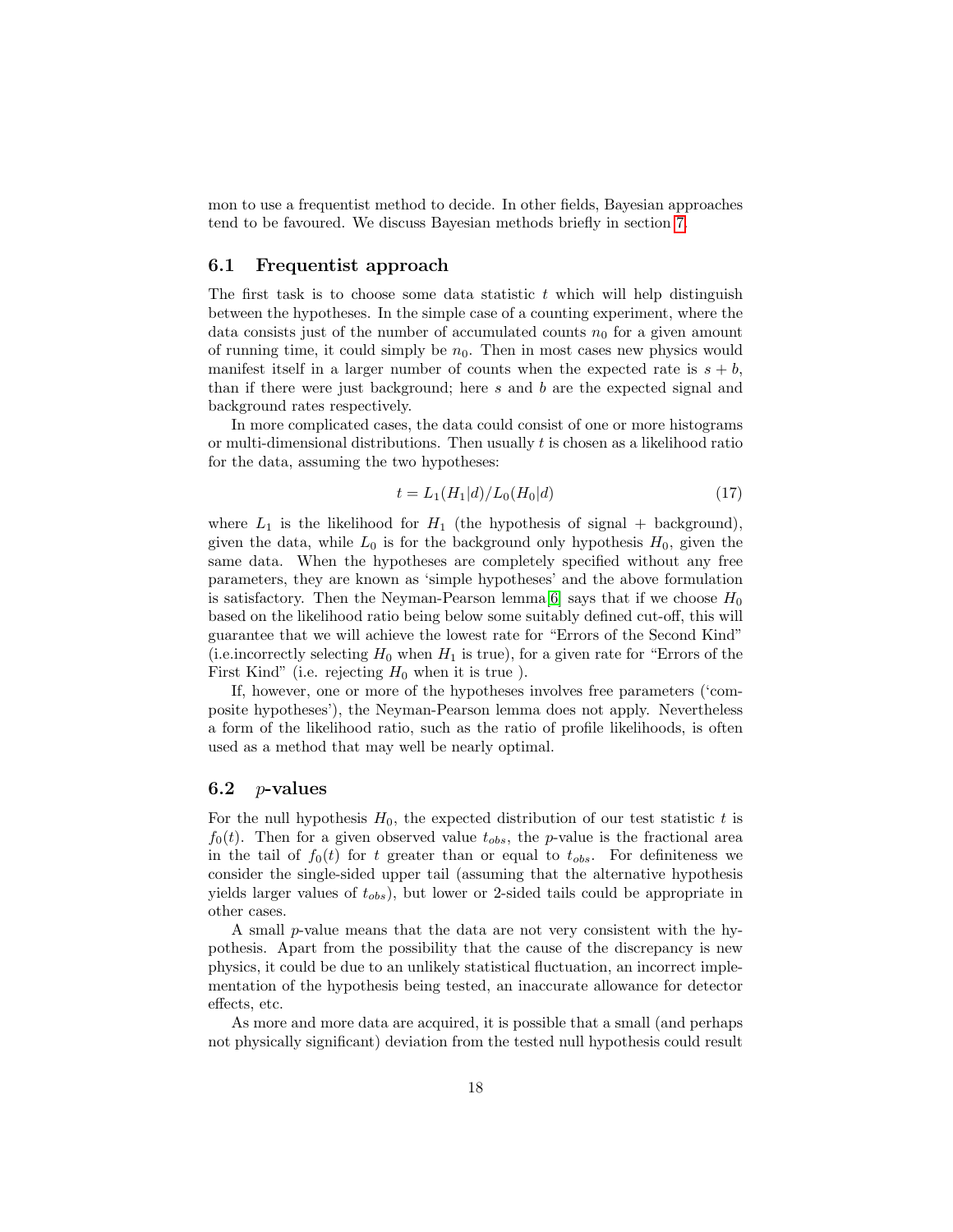in the  $p_0$  becoming small as the data become sensitive to the small deviation. For example, a set of particle decays may be expected to follow an exponential distribution, but there might be a small background characterised by decays at very short times, and which is not allowed for in the analysis. A small amount of data might be insensitive to this background, whereas a large amount of data might give a very small  $p$ -value for a test of exponential decay, even though the background is fairly insignificant. With enough data, we may be able to include physically motivated corrections to our naive  $H_0$ . The possibility of a statistically significant but physically unimportant deviation has been mentioned by  $Cox[7]$  $Cox[7]$ .

It is extremely important to realise that a  $p$ -value is the probability of observing data like that observed or more extreme, assuming the hypothesis is correct. It is not the probability of the hypothesis being true, given the data. These are not the same - see section [2.4.](#page-8-0)

Many of the negative comments about  $p$ -values are based on the ease of misinterpreting them. Thus it is possible to find statements that of all experiments quoting p-values below 5%, and which thus reject  $H_0$ , many more than  $5\%$  are wrong (i.e  $H_0$  is actually true). In fact, the expected fraction of these experiments for which  $H_0$  is true depends on other factors, and could take on any value between zero and unity, without invalidating the p-value calculation.

#### 6.3 *p*-values for two hypotheses

With two hypotheses  $H_0$  and  $H_1$ , we can define a p-value for each of them. We adopt the convention that  $H_1$  results in larger values for the statistic t than does  $H_0$ . Then  $p_0$  is defined as the **upper** tail of  $f_0(t)$ , the probability density function  $(pdf)$  for observing a measured value t when  $H_0$  is true. It is conventional to define  $p_1$  by the area in the **lower** tail of  $f_1(t)$  (i.e towards the  $H_0$  distribution) – see Fig. [7\(](#page-19-0)b), which shows the probability densities for obtaining a value t of a data statistic, for hypotheses  $H_0$  and  $H_1$ . For a specific value  $t_{obs}$ , the p-values  $p_0$  and  $p_1$  correspond to the tail areas above  $t_{obs}$  for the  $H_0$  pdf, and below  $t_{obs}$  for  $H_1$ , respectively.<sup>[4](#page-18-0)</sup> Then  $t_{crit}$  is the critical value of t such that its  $p_0$  value is equal to a preset level  $\alpha$  for rejecting the null hypothesis.

The p<sub>1</sub>-value when  $t = t_{crit}$  is denoted by  $\beta$ , and the power of the test is  $1 - \beta$ . The power is the probability that we successfully reject the null hypothesis, assuming that the alternative is true. We expect the power to increase as the signal strength in  $H_1$  becomes stronger, and the *pdf* s for  $H_0$  and  $H_1$  become more separated.

Depending on the separation of the two pdfs and on the value of the data statistic t, several situations are now possible (see Table [2\)](#page-20-0):

•  $p_1$  is small, but  $p_0$  acceptable. Then we accept  $H_0$  and reject  $H_1$ . i.e. we exclude the alternative hypothesis.

<span id="page-18-0"></span><sup>&</sup>lt;sup>4</sup>If  $t$  is a discrete variable, such as a number of events, then 'above' is replaced by 'greater than or equal to', and correspondingly for 'below'.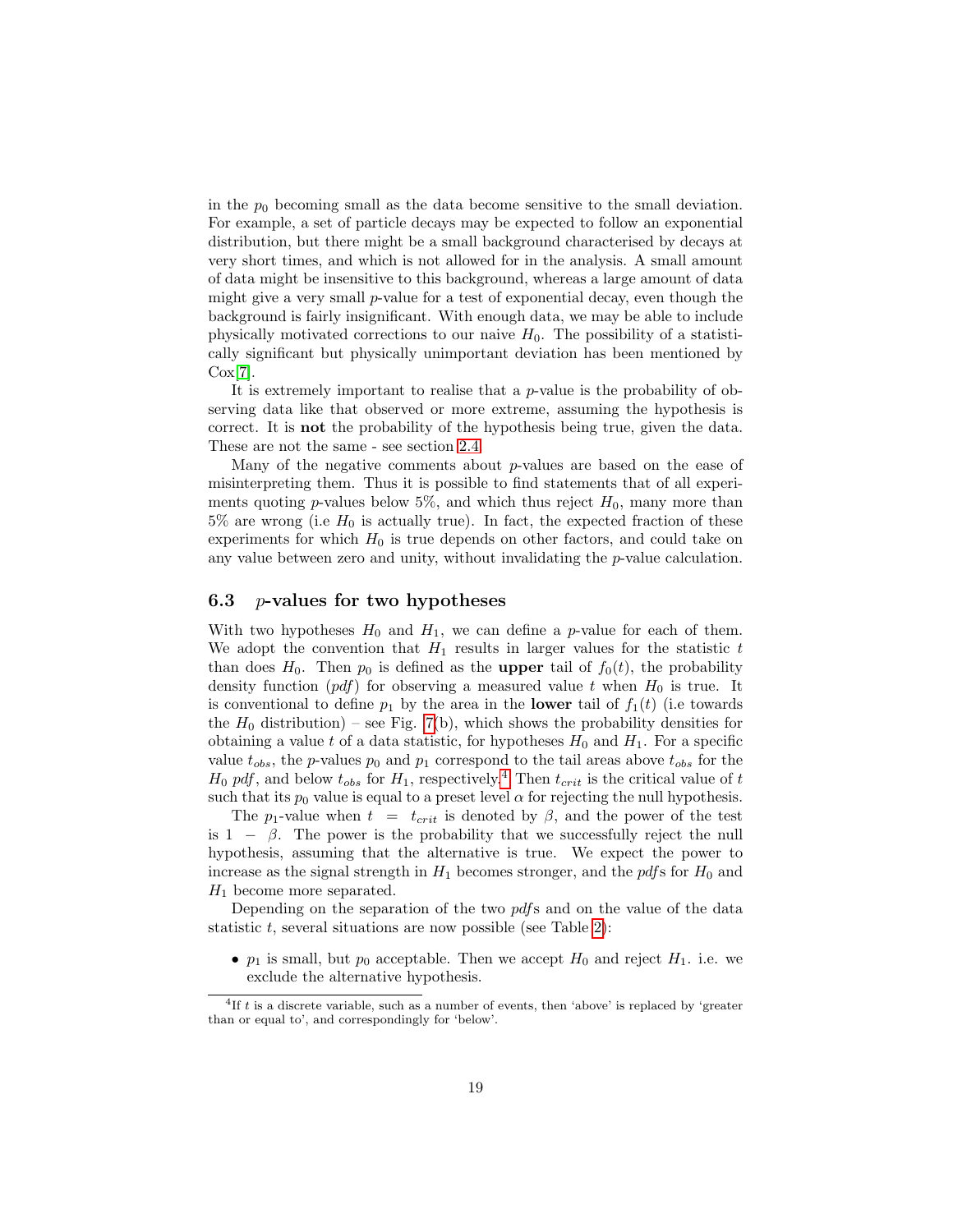

<span id="page-19-0"></span>Figure 7: Expected distributions for a statistic t for  $H_0 =$  background only (solid curves) and for  $H_1 =$  background plus signal (dashed curves). In (a), the signal strength is very weak, and it is impossible to choose between  $H_0$ and  $H_1$ . As shown in (b), which is for moderate signal strength,  $p_0$  is the probability according to  $H_0$  of t being equal to or larger than the observed  $t_0$ . To claim a discovery,  $p_0$  should be smaller than some pre-set level  $\alpha$ , usually taken to correspond to  $5\sigma$ ;  $t_{crit}$  is the minimum value of t for this to be so. Similarly  $p_1$  is the probability according to  $H_1$  for  $t \leq t_0$ . The exclusion region corresponds to  $t_0$  in the 5% lower tail of  $H_1$ . In (b) there is an intermediate "No decision" region. In (c) the signal strength is so large that there is no ambiguity in choosing between the hypotheses. In order to protect against a downward fluctuation in a situation like (a) resulting in an exclusion of  $H_1$  when the curves are essentially identical,  $CL_s$  is defined as  $p_1/(1 - p_0)$  (see Section [6.6\)](#page-23-1).

- $p_0$  is very small, and  $p_1$  acceptable. Then we accept  $H_1$  and reject  $H_0$ . This corresponds to claiming a discovery.
- Both  $p_0$  and  $p_1$  are acceptable. The data are compatible with both hypotheses, and we are unable to choose between them.
- Both  $p_0$  and  $p_1$  are small. The choice of decision is not obvious, but basically both hypotheses should be rejected.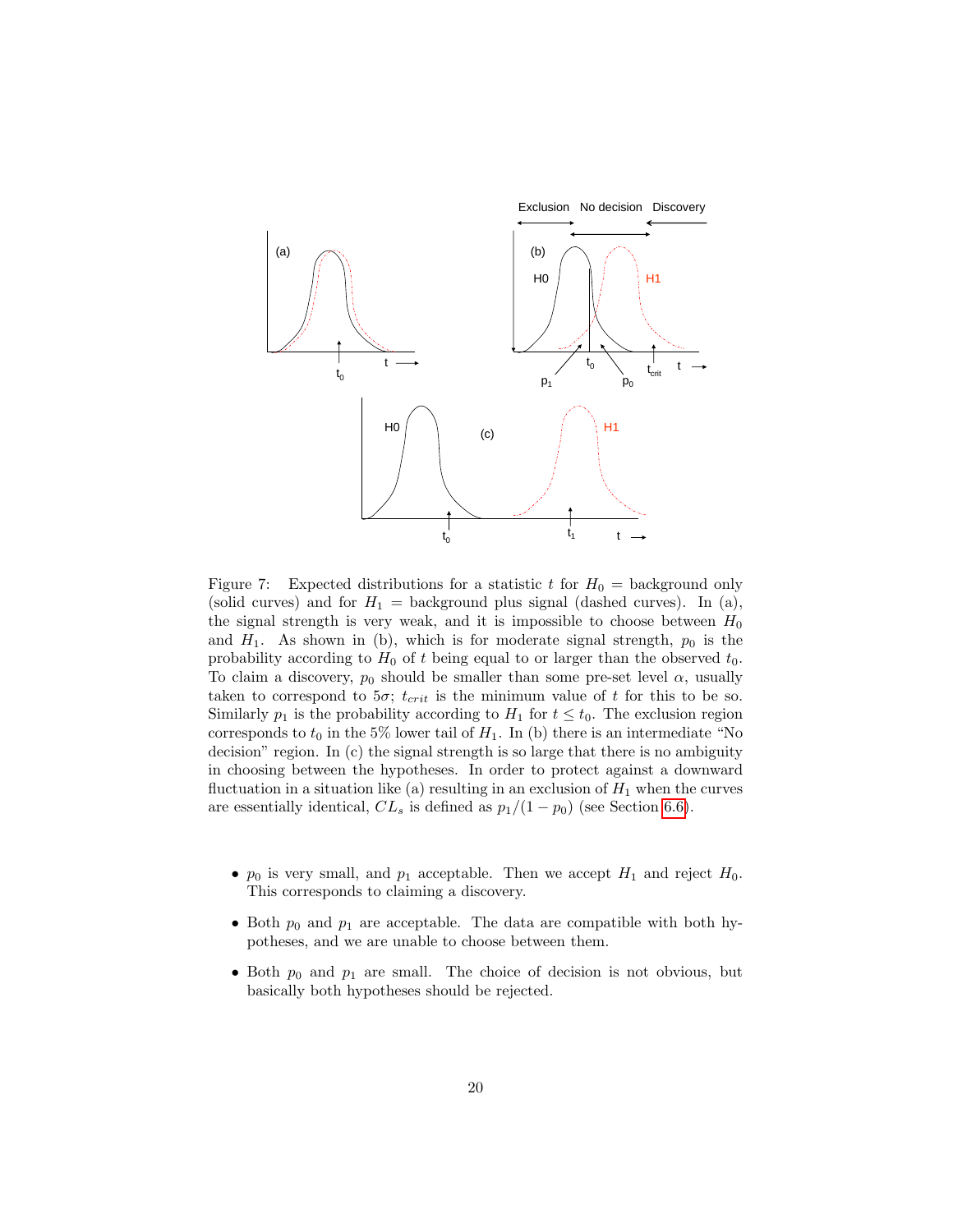#### 5σ DISCOVERY, 95% EXCLUSION

Searches for new phenomena in Particle Physics typically choose the 'Standard Model' as the null hypothesis  $H_0$ , and a specific form of New Physics as  $H_1$ . The exclusion level for  $H_1$  is usually set at 5%, whereas that for rejecting  $H_0$  (and perhaps claiming the discovery of New Physics) is usually ' $5\sigma$ ', i.e  $p_0 \leq 3 \times 10^{-7}$ .

Some (not very convincing) reasons for the stringent criterion for rejecting  $H_0$  include:

- The past history of false discovery claims at  $3\sigma$  and  $4\sigma$  levels.
- The possibility that systematic effects have been underestimated.
- The Look Elsewhere Effect (see Section [6.5\)](#page-22-0).
- Subliminal Bayesian reasoning that the Standard Model is intrinsically more likely to be true than some specific speculation about New Physics.
- The embarrassment of having to withdraw a spectacular but incorrect claim of discovering New Physics.

In contrast, incorrect exclusion of New Physics is not regarded as so dramatic, and so the weaker criterion of 5% is used. As Glen Cowan has remarked, "If you are looking for your car keys and are 95% sure they are not in the kitchen, it's a good idea to start looking somewhere else"[\[8\]](#page-28-7).

Fig [8\(](#page-21-0)a) illustrates the  $(p_0, p_1)$  plot for defining various decision regions.

<span id="page-20-0"></span>

|  |  |  |  | Table 2: Choosing between two hypotheses, based on $p_0$ and $p_1$ . |  |  |  |  |  |
|--|--|--|--|----------------------------------------------------------------------|--|--|--|--|--|
|--|--|--|--|----------------------------------------------------------------------|--|--|--|--|--|

| $p_0$      | $p_1$ | Result         | If $H_0$ true          | If $H_1$ true          |
|------------|-------|----------------|------------------------|------------------------|
| Very small | O.K.  | Discovery      | Error of $1^{st}$ kind | Correct choice         |
| O.K.       | Small | Exclude $H_1$  | Correct choice         | Error of $2^{nd}$ kind |
| O.K.       | O.K.  | Make no choice | Loss of efficiency     | Loss of efficiency     |
| Very small | Small |                |                        |                        |

### 6.4 p-values or likelihoods?

Rather than calculating *p*-values for the various hypotheses, we could use their likelihoods  $L_0$  and  $L_1$ . While p-values use tail areas beyond the observed statistic, the likelihood is simply the height of the  $pdf$  at  $t_{obs}$ . We return to likelihood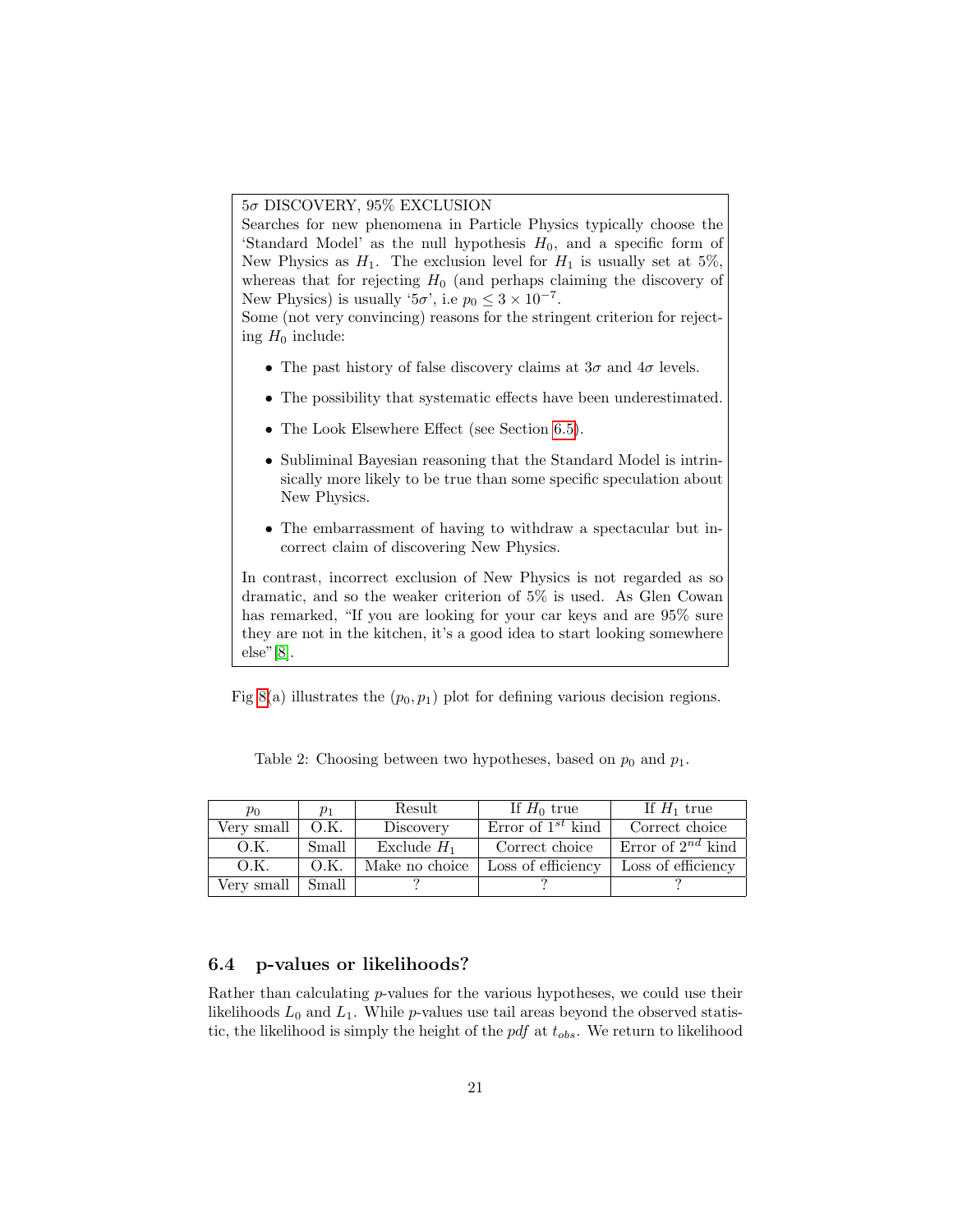

<span id="page-21-0"></span>Figure 8: Plots of  $p_0$  against  $p_1$  for comparing a data statistic t with two hypotheses  $H_0$  and  $H_1$ , whose expected pdfs for t are assumed to be two Gaussians of peak separation  $\Delta \mu$ , and of equal width  $\sigma$  (see fig. [7\)](#page-19-0). (a) For a pair of pdfs with a given separation, the allowed values of  $(p_0, p_1)$  lie on a curve or straight line (shown solid in the diagram). As the separation  $\Delta \mu$  increases, the curves approach the  $p_0$  and  $p_1$  axes. Rejection of  $H_0$  is for  $p_0$  less than, say,  $3 \times 10^{-7}$ ; here it is shown as 0.05 for ease of visualisation. Similarly exclusion of  $H_1$  is shown as  $p_1 < 0.1$ . Thus the  $(p_0, p_1)$  square is divided into four regions: the largest rectangle is when there is no decision, the long one above the  $p_0$ -axis is for exclusion of  $H_1$ , the high one beside the  $p_1$ -axis is for rejection of  $H_0$ , and the smallest rectangle is when the data lie between the two pdfs. For  $\Delta \mu / \sigma = 3.33$ , there are no values of  $(p_0, p_1)$  in the "no decision" region. In the  $CL_s$  procedure, rejection of  $H_1$  is when the statistic t is such that  $(p_0, p_1)$  lies below the diagonal dotted straight line. (b) Contours of constant likelihood ratio  $r = L_0/L_1$  for Gaussian pdfs. The upper right region is inaccessible; the diagonal line from  $(0,1)$  to  $(1,0)$  corresponds to the *pdfs* lying on top of each other i.e. no sensitivity. The diagonal through the origin is when  $t_{obs}$  is mid-way between the two pdfs. With larger separation of the Gaussian pdfs and for constant  $p_0$  the likelihood ratio increases.

ratios in Section [7.](#page-23-0)

As mentioned in section [6.1,](#page-17-0) the Neyman-Pearson lemma provides the best way of choosing between two simple hypotheses, but even when one or both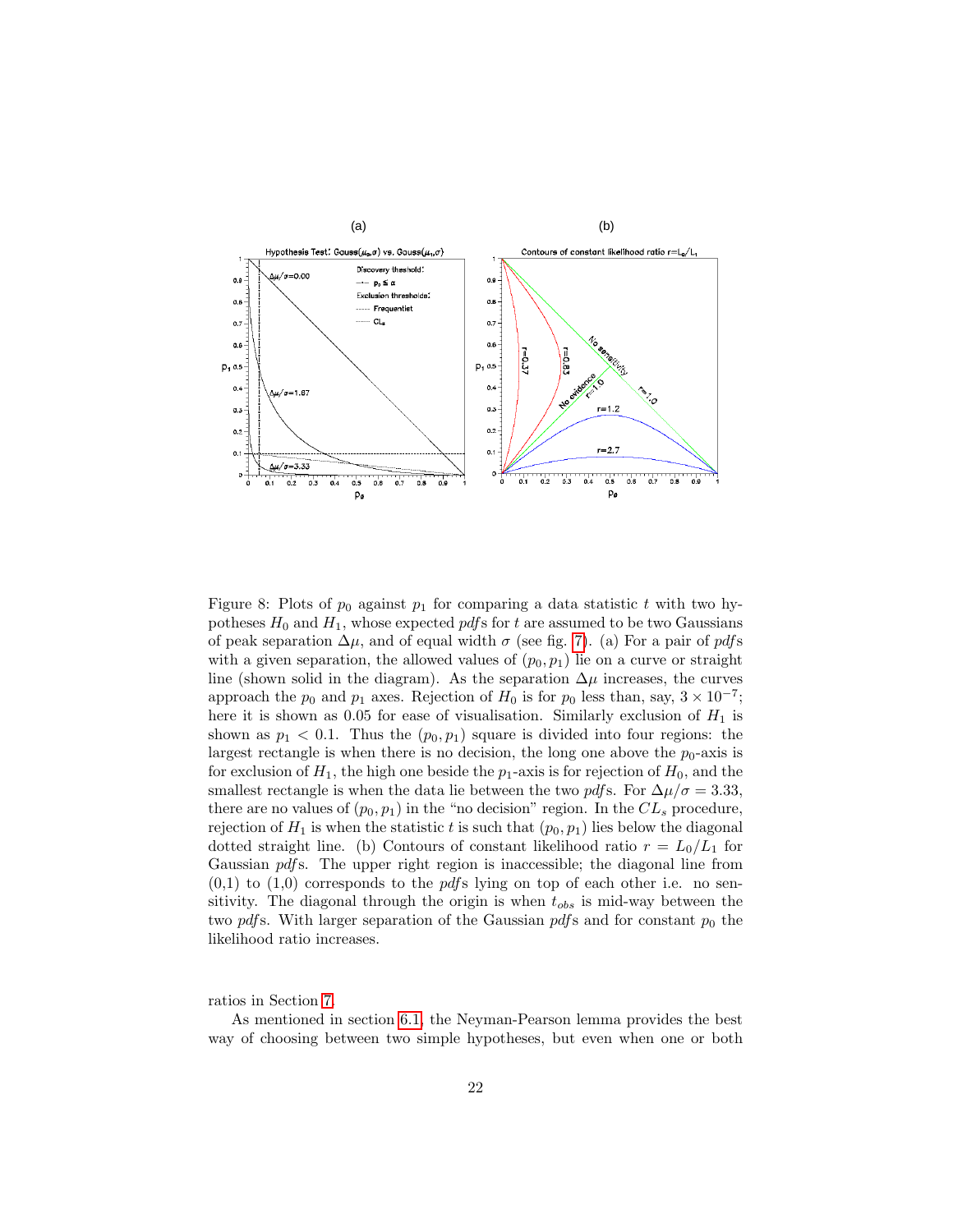hypotheses contain free parameters, the likelihood ratio may well be a suitable statistic for summarising the data and for helping choose between the hypotheses. In general, it will be necessary to generate the expected distributions of the likelihood ratio according to the hypotheses  $H_0$  and  $H_1$ , in order to make some deduction based on the observed likelihood ratio; for composite hypotheses there are of course the complications caused by the nuisance parameters. The decision process may well be based on the p-values  $p_0$  and  $p_1$  for the two hypotheses (see fig. [8\)](#page-21-0). In that case, the procedure can be regarded as either a likelihood ratio approach, with the p-values simply providing a calibration for the value of the likelihood ratio; or as a  $p$ -value method, with the likelihood ratio merely being a convenient statistic.

#### <span id="page-22-0"></span>6.5 Look Elsewhere Effect

If you are playing cards, and in your hand of 13 cards you observe that you have 4 queens, you might think that that is very unusual. Indeed the probability of a random set of 13 cards containing 4 queens is 0.0026. However, since you decided that '4 queens' was unusual only after you looked at your cards, you might have been equally surprised by 4 kings; or 4 jacks; or ace, two, three, four of the same suit; etc. Taking these into account, the probability of a surprising hand of cards similar to what we had is going to be a fair bit larger than 0.0026.

A similar effect explains why a seemingly improbable event in our every-day life (e.g. a chance meeting with someone we had been thinking about recently) may in fact be much more likely, if we have not decided at the beginning of the day that this specific event would be a real coincidence if it happened.

Often in High Energy Physics, we are looking for some new phenomenon. Thus we may be searching for a new particle, whose mass is not pre-defined, in a histogram such as that of fig. [6.](#page-16-0) When we observe an enhancement, we can calculate the p-value (the chance of observing a statistical fluctuation at least as big as the one in our data, assuming that no such particle in fact exists), at the observed mass. But this of course underestimates the chance of having a fluctuation anywhere in our mass distribution, which we might mistakenly ascribe to a new particle. We thus need to calculate the probability of observing an effect at least as impressive as ours, anywhere in our mass distribution. In Particle Physics, this dilution of the significance is known as the Look Elsewhere Effect (LEE).

Similar considerations are relevant for searches in other fields. Thus claims for discoveries of gravitational waves would need to calculate the chance of a statistical fluctution mimicking the observed effect not only at the observed time, frequency and signal structure, but anywhere in the whole dynamic range of these variables for which a real signal is possible.

Of course, specifying where exactly 'Elsewhere' is is fraught with ambiguities. Thus for the above example of searching for a new particle, fig. [6](#page-16-0) is relevant for the possibility of it decaying to 2 photons, but other decay modes could be possible, and hence could be relevant to the LEE. Similarly, maybe the particle we are considering cannot be produced enough at high masses for us to have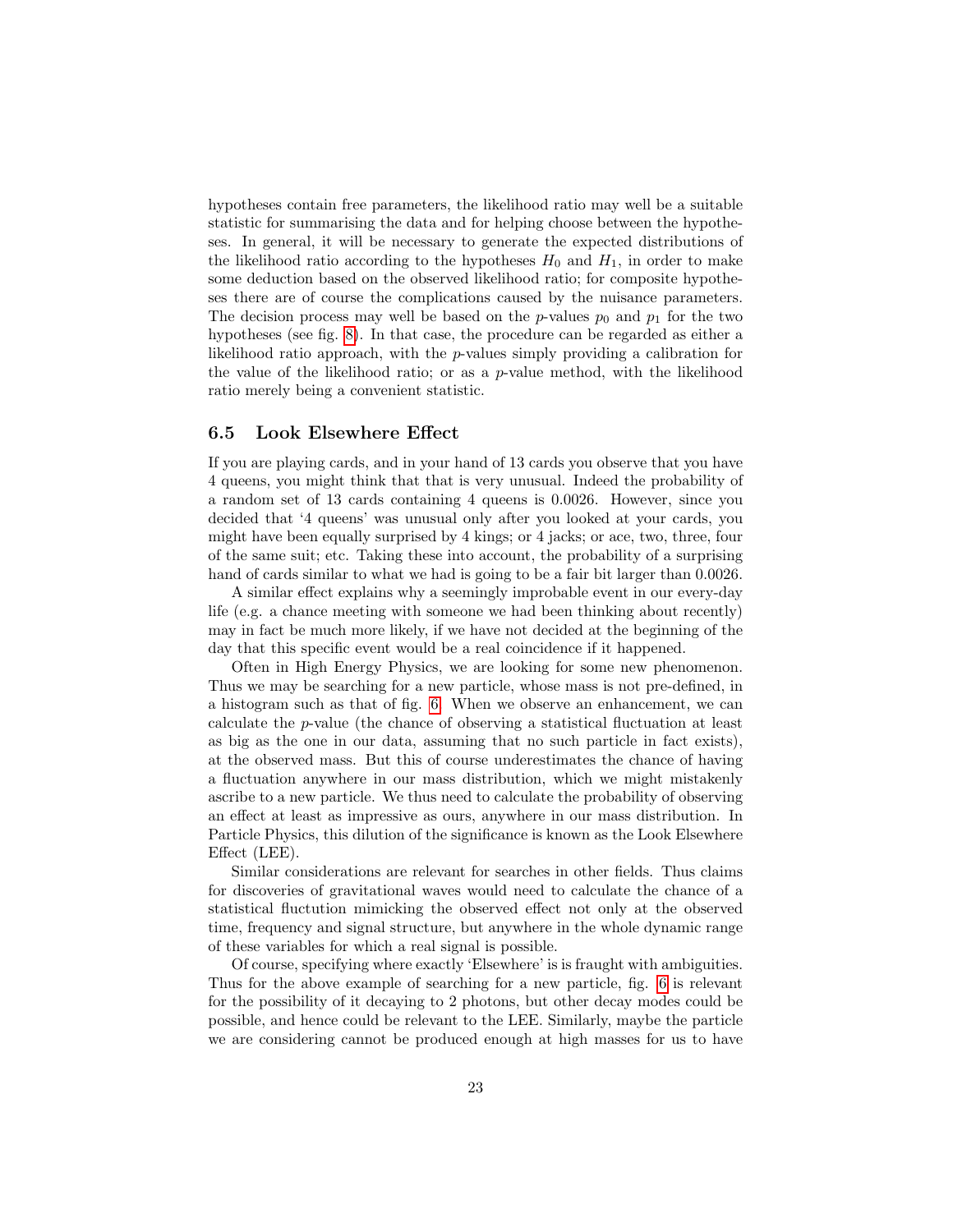the chance of detecting it, so the whole mass range is not relevant for the LEE. The conclusion is that when p-values are corrected for the LEE, it is important to specify exactly what has been taken into account.

### <span id="page-23-1"></span>6.6  $CL_s$

The  $CL_s$  method<sup>[9</sup>, 10<sup>]</sup> was introduced in the LEP experiments at CERN in searches for new particles. When evidence for such a particle is not found, the traditional frequentist approach is to exclude its production if  $p_1$  is smaller than some preset level  $\gamma$ , which in Particle Physics is typically set at 5%. However, there is then a 5% probability that  $H_1$  could be excluded, even if the experiment was such that the  $H_0$  and  $H_1$  pdfs lay on top of each other i.e. there was no sensitivity to the production of the new phenomenon. To protect against this, the decision to exclude  $H_1$  is based on  $p_1/(1-p_0)$ , known as  $CL_s^5$  $CL_s^5$ . It is thus the ratio of the left hand tails of the *pdfs* for  $H_1$  and  $H_0$ . Fig [8\(](#page-21-0)a) shows a  $(p_0, p_1)$  region for which  $H_1$  is excluded by  $CL_s$ . The fact that it is clearly smaller than for the standard frequentist exclusion region is the price one has to pay for the protection it provides against excluding  $H_1$  when an experiment has no sensitivity to it. We regard it as conservative frequentist.

It is interesting that the  $CL<sub>s</sub>$  exclusion line in fig.  $8(a)$  for the case of two Gaussians is identical to that obtained by a Bayesian procedure for determining the upper limit on  $\mu_1$  when the latter is restricted to positive values, and with a uniform prior for  $\mu_1$ . In a similar manner, the standard frequentist procedure agrees with the Bayesian upper limit when the restriction of  $\mu_1$  being positive is removed.

In principle, similar protection against discovery claims when the experiment has no sensitivity could be employed, but it is deemed not to be necessary because of the different levels used for discovery and for exclusion of  $H_1$  (typically  $3 \times 10^{-7}$  and 0.05 respectively).

## 6.7 When neither  $H_0$  or  $H_1$  is true

It may well be that neither  $H_0$  nor  $H_1$  is true. With no more information available, it is of course impossible to say what we expect for the distribution of our test statistic t. On the plot of fig.  $8(a)$ , our data may fall in the small rectangle next to the origin.

It is certainly not true that a small value for  $p_0$  necessarily implies that  $H_1$ is correct, although for small enough  $p_0$ , ruling out  $H_0$  is a possibility.

# <span id="page-23-0"></span>7 BAYESIAN METHODS

The Bayesian approach is more naturally suited to making statements about what we believe about two (or more) hypotheses in the light of our data. This

<span id="page-23-2"></span> $\overline{5}$ This stands for 'confidence level of signal', but it is a poor notation, as  $CL_s$  is in fact a ratio of p-values, which is itself not even a p-value, let alone a confidence level.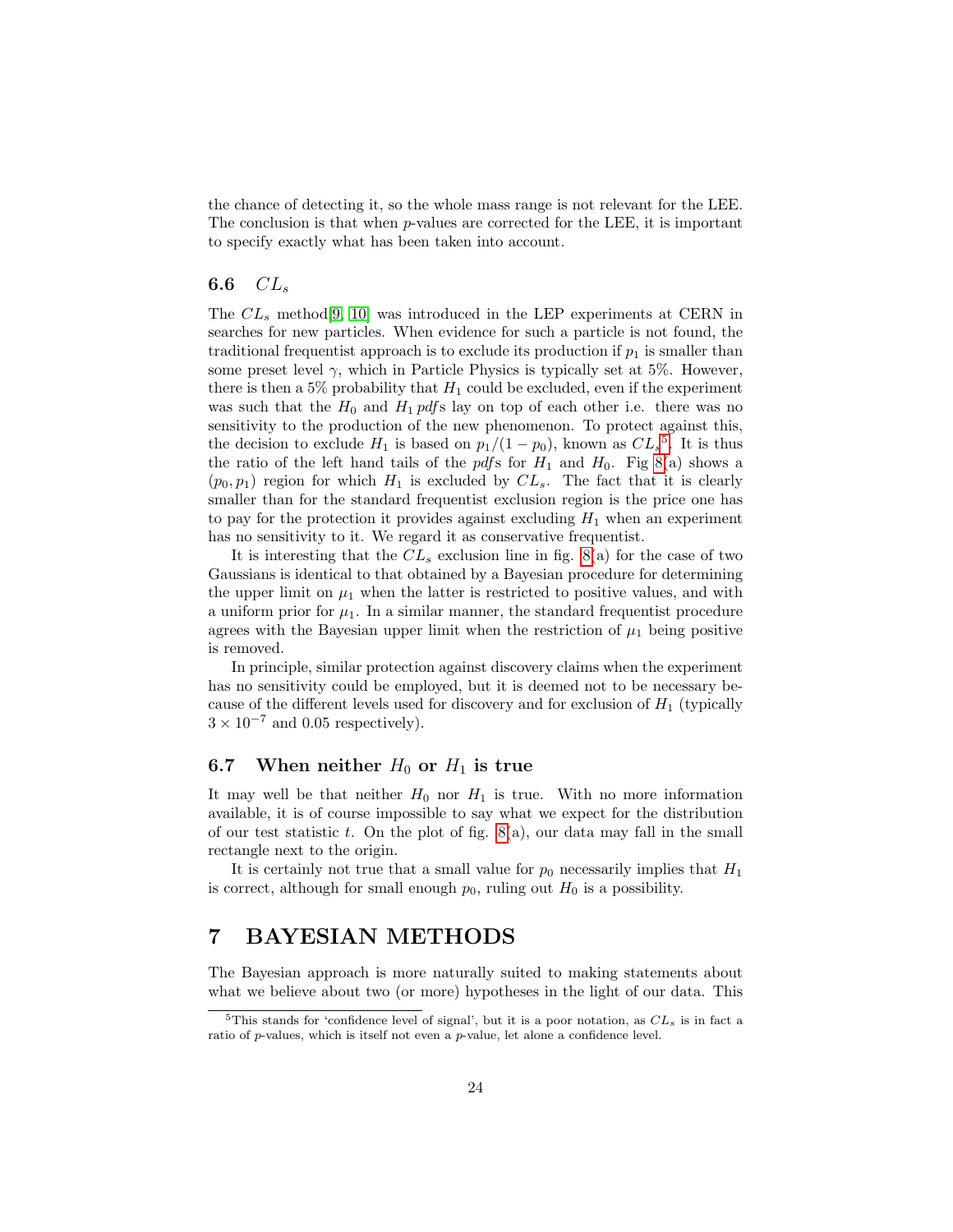contrasts with Goodness of Fit, which involves considering other possible data outcomes, but focusses on just one hypothesis.

All Bayesian methods involve the likelihood function, possibly modified to take into account nuisance parameters. For Hypothesis Testing, some form of a ratio of (modified) likelihoods is usually involved. For simple hypotheses, this is just  $L_0(H_0)/L_1(H_1)$ , where  $L_i(H_i) = p(x|H_i)$ , the probability (density) for observing data  $x$  for the hypothesis  $H_i$ . The issue is going to be how nuisance parameters<sup>[6](#page-24-0)</sup>  $\nu$  are dealt with for non-simple hypotheses. For the likelihood approach (as opposed to the Bayesian one, which also requires priors), it is usual to profile them i.e. the profile likelihood is  $L_i(H_i|\nu_{best})$ , where  $\nu_{best}$  is the set of parameters which maximise L. In Particle Physics, the profile likelihood approach is a popular method for incorporating systematics in parameter determination problems.

The complications of applying Bayesian methods to model selection in practice are due to the choices for appropriate priors. This is particularly so for those parameters which occur in the alternative hypothesis  $H_1$  but not in the null  $H_0$ .

Loredo[\[11\]](#page-29-1) and Trotta[\[12\]](#page-29-2) have provided reviews of the application of Bayesian techniques in Astrophysics and Cosmology, where their use is more common than in Particle Physics.

### 7.1 Bayesian posterior probabilities

When there are no nuisance parameters involved, the ratio of the posterior probabilities for  $H_i$  is  $p_{post}(H_0|x)/p_{post}(H_1|x)$ , where

$$
p_{post}(H_i|x) = L_i(H_i) \ \pi_i,\tag{18}
$$

and  $\pi_i$  is the assigned prior probability for hypothesis i. For example, the hypothesis of there being a Higgs boson of mass 110 GeV might well be assigned a small prior, in view of the exclusion limits from LEP.

With nuisance parameters, the posterior probabilities become

$$
p_{post}(H_i|x) = \int L_i(H_i|\nu) \ \pi_i(\nu) \ \pi_i \ d\nu \tag{19}
$$

where  $\pi_i$  is the prior probability for hypothesis i and  $\pi_i(\nu)$  is the joint prior for its nuisance parameters. i.e. we now have integrated over the nuisance parameters. This contrasts with the likelihood method, where maximisation with respect to them is more usual. Even with  $\pi_i(\nu)$  being a constant, integration and maximisation can select different regions of parameter space. An example of this would be a likelihood function that has a large narrow spike at small  $\nu$ , and a broad but lower enhancement at large  $\nu$ .

<span id="page-24-0"></span> ${}^{6}$ For the purpose of model comparison, any parameters are considered as nuisance parameters, even if they are physically meaningful. e.g. the parameters of a straight line fit, the mass of the Higgs boson, etc.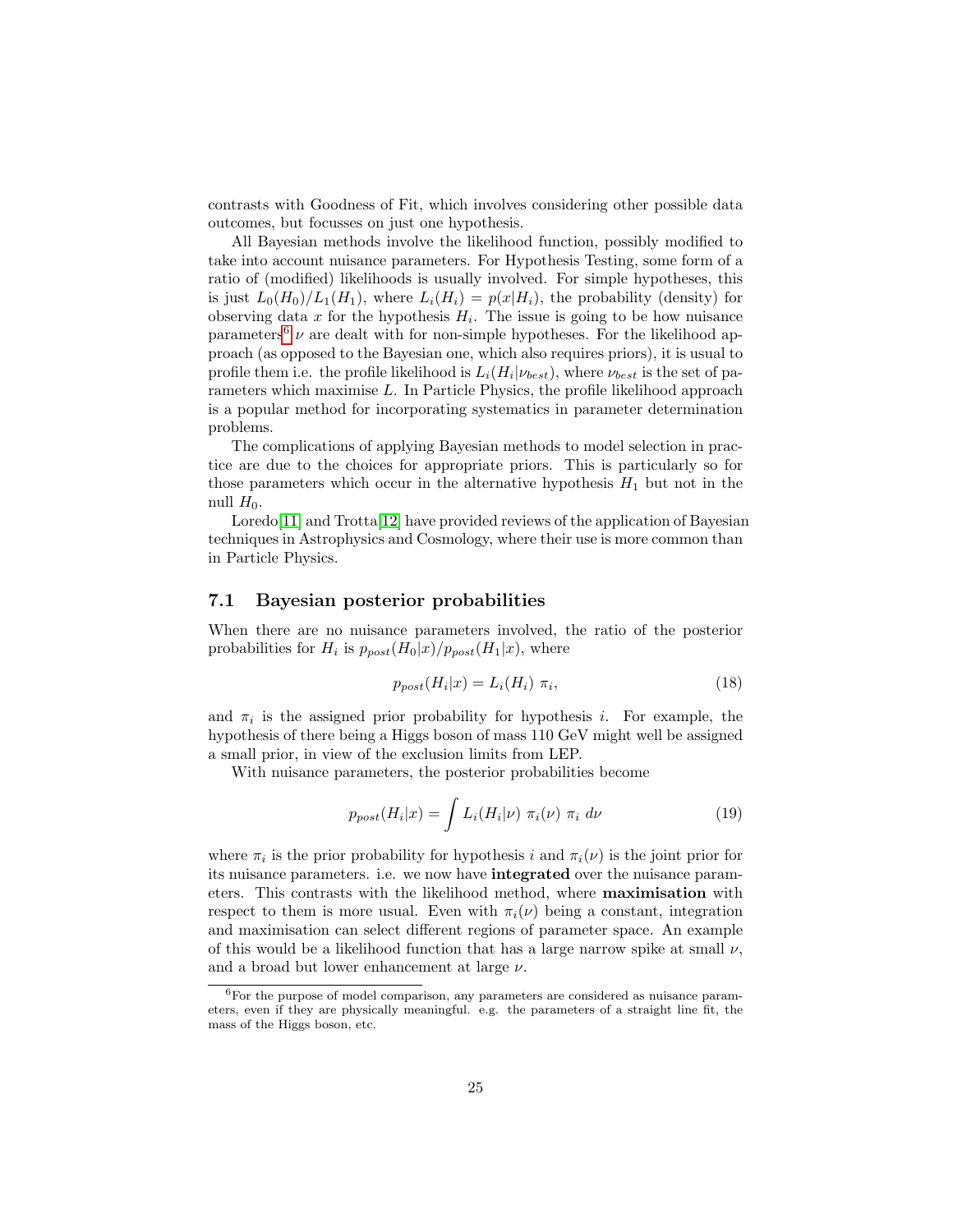In relation to all Bayesian methods, it is to be emphasised that the choice of a constant prior, especially for multi-dimensional  $\nu$ , is by no means obvious (compare Section [2.3\)](#page-7-0). Very often, there are several possible choices of variable for the nuisance parameters, with none of them being obviously more natural or appropriate that the others. Thus a point in 2-dimensional space could be written as Cartesian  $(x, y)$  or polar  $(r, \theta)$ ; constant priors in the two sets of variables are different. Similarly in fitting data by a straight line  $y = a + bx$ , using a seemingly innocuous flat prior for  $b = \tan \theta$  results in angles  $\theta$  in the range 0° to 89° have the same prior probability as those in the range 89° to 89.5°.

It should be realised that the results for Hypothesis Testing are more sensitive to the choice of prior than in parameter determination. Thus in parameter determination, sometimes a prior is used which is constant over a wide range of  $\nu$ , and zero outside it. The resulting range for the parameter, as deduced from its posterior, may well be insensitive to the range used, provided it includes the region where the likelihood  $L(\nu)$  is significant. For comparing hypotheses, however, there can be parameters which occur in one hypothesis but not the other. (An example of this is where  $H_1$  corresponds to smooth background plus a peak, while  $H_0$  is just smooth background.) The widths of such priors affect their normalisation, and hence also the Bayes factor (see next Section) directly.

On the other hand, in searches for a new particle of unknown mass, the Bayesian probability for the particle existing will depend on the range of the prior used for the particle's mass - the wider the range, the lower the normalisa-tion and hence the lower the probability<sup>[7](#page-25-0)</sup>. At least qualitatively, this resembles the effect of the LEE in the frequentist approach, where the significance of a peak in a mass spectrum is diluted if the search extends over a wide mass range (see section [6.5\)](#page-22-0).

#### 7.2 Bayes factor

For each hypothesis we define  $R_i = p_{post}/\pi$ , where  $p_{post}$  and  $\pi$  are respectively the posterior and prior probabilities for hypothesis i. Thus  $R$  is just the ratio of posterior and prior probabilities. Then the Bayes factor for the two hypotheses  $H_0$  and  $H_1$  is  $B_{01} = R_0/R_1$ . If the two hypotheses are both simple, then this is just the likelihood ratio. If either is composite, the relevant integrals are required for  $p_{post}$ . A small value of  $B_{01}$  favours  $H_1$ .

Demortier[\[13\]](#page-29-3) has drawn attention to the fact that it can be useful to calculate the **minimum** Bayes factor  $[14]$ . This is defined as above, but with the extra nuisance parameters of  $H_1$  set at values that minimise  $B_{01}$ , i.e. they are as favourable as possible for  $H_1$ . If even this value of  $B_{01}$  suggests that  $H_1$  is not to be preferred, then it is a waste of time to investigate further since any choice of priors for the extra parameters cannot make  $B_{01}$  smaller.

<span id="page-25-0"></span><sup>7</sup>This is an example of Occam's Razor, whereby a simpler hypothesis may be favoured over a more complex one.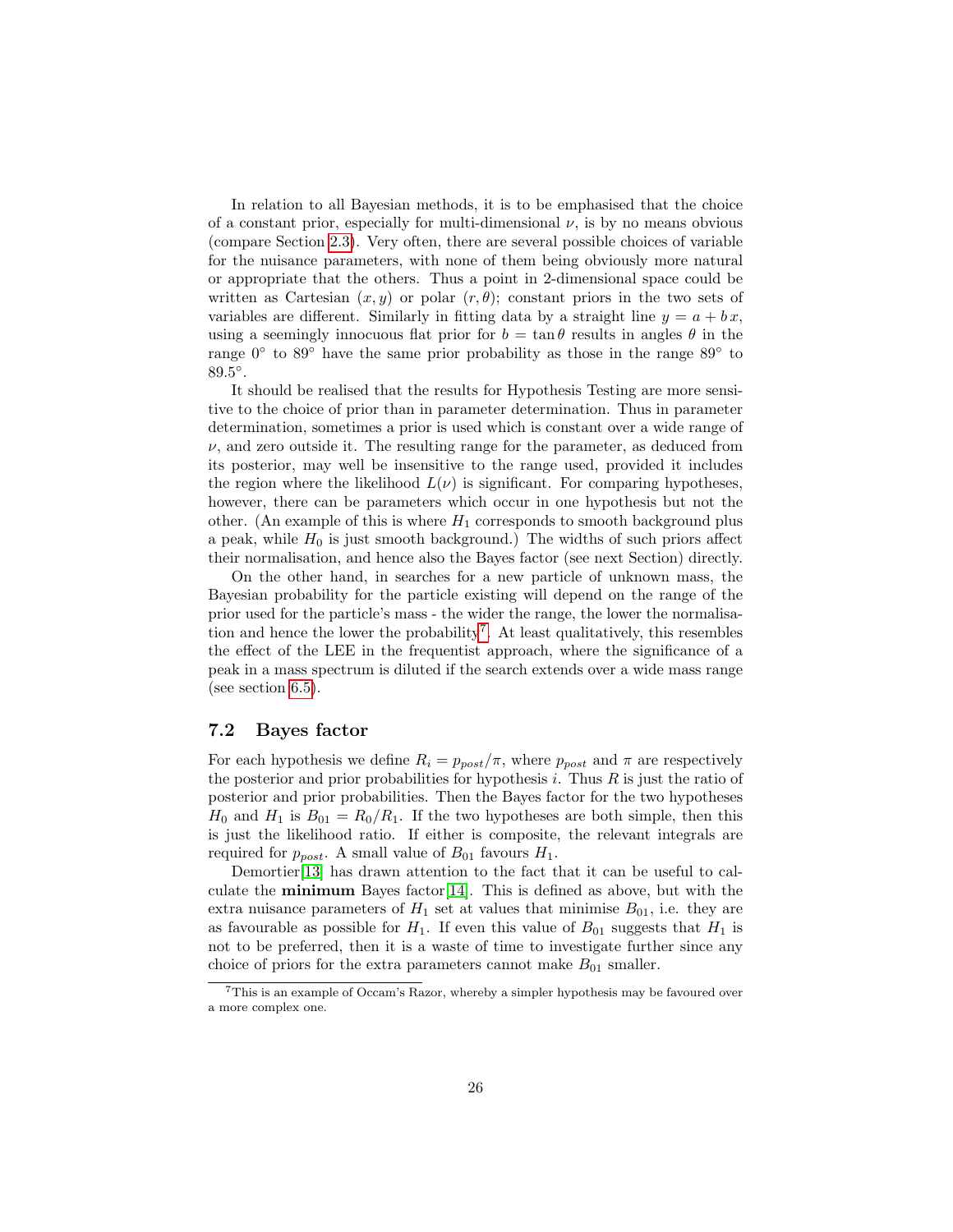<span id="page-26-0"></span>Table 3: Cost function. Typically the cost A assigned to a false discovery claim would be larger than B, the cost for a failure to discover. There is zero cost for making a correct decision.

|              | $H_0$ true                                                   | $H_1$ true                      |
|--------------|--------------------------------------------------------------|---------------------------------|
| Accept $H_0$ | Correct choice. Cost $=0$                                    | Failure to discover. Cost = $B$ |
| Reject $H_0$ | False discovery claim. Cost = $A$   Correct choice. Cost = 0 |                                 |

#### 7.3 Other Bayesian methods

The Bayesian approach can be used in conjunction with Decision Theory, in order to provide a procedure for choosing between two hypotheses. In addition to any priors, a cost function has to be defined, which assigns a numerical 'cost' for each combination of the true hypothesis  $(H_0 \text{ or } H_1)$ , and the possible decisions - see Table [3.](#page-26-0) The decision procedure is designed to minimise the expected cost, as determined by the cost function and the expected distribution of posterior probabilities for  $H_0$  and  $H_1$ .

Because of the problems of assigning realistic costs, and the use of priors in determining the posteriors for the hypotheses, there is little or no usage of this approach in Particle Physics searches for New Physics.

Other Bayesian methods such as AIC, BIC,.... (Akaike Information Criterion, Bayesian Information Criterion,.....) aim to provide approximations to the Bayes factor, but which are easier to calculate. Given the powerful computational facilities available nowadays, these methods are likely to decrease in general usage. Again there is little or no experience of using them in Particle Physics applications.

#### 7.4 Why  $p$  is not equal to the likelihood ratio

There is sometimes discussion of why a likelihood ratio approach (or the Bayes factor, if there are nuisance parameters) can give a very different numerical answer to a p-value calculation. A reason some agreement might be expected is that they are both addressing the question of whether there is evidence in the data for new physics.

In fact they measure very different things. Thus  $p_0$  simply measures the consistency with the null hypothesis, without any regard to the degree of agreement with the alternative, while the likelihood ratio takes the alternative into account. There is thus no reason to expect them to bear any particular relationship to each other. This can be illustrated by contours of constant values of the likelihood ratio  $r = L_0/L_1$  on a  $p_0$  versus  $p_1$  plot (see fig. [8\(](#page-21-0)b)). The figure is constructed by assuming that the *pdf* s for the two hypotheses  $H_0$  and  $H_1$  are given by Gaussian distributions, both of unit width. Then at constant  $p_0$ , it is seen that the likelihood ratio can take a range of values, corresponding to the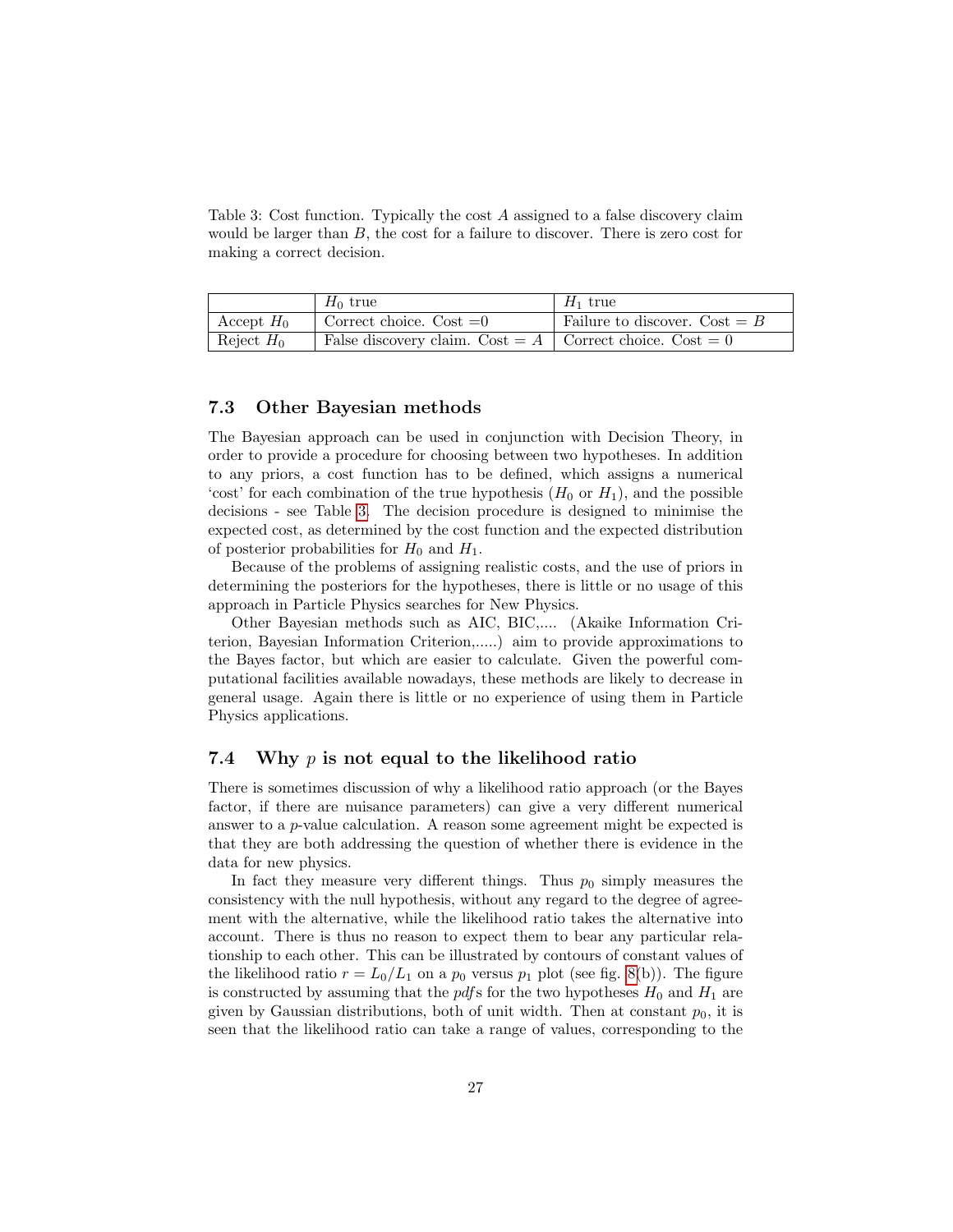Gaussians having different separations. Thus with the Gaussian for  $H_0$ 's  $pdf$ centred at zero, a measured value of 5.0 yields a  $p_0$ -value of  $3 \times 10^{-7}$ , regardless of the position of the  $H_1$  Gaussian. Such a small p-value is usually taken as sufficient to reject  $H_0$ . As the centre of the  $H_1$  Gaussian starts at  $\mu_1 = 0$ , the two Gaussian *pdfs* are identical, and  $r = 1$ . With increasing  $\mu_1$ ,  $p_0$  of course remains constant, but r at first decreases to a minimum when  $\mu_1 = 5$ , but then increases through unity when  $\mu_1 = 10$  (i.e. the data is midway between the *pdf* peaks), and then keeps on rising with further increases of the separation of the pdfs. At that stage, the data are more in agreement with  $H_0$  than with  $H_1$ , despite the small value of  $p_0$ .

# 8 CONCLUSION

|                     | <b>Bayes</b>                          | Frequentist                        |
|---------------------|---------------------------------------|------------------------------------|
| Basis of method     | Bayes Theorem $\rightarrow$ posterior | Uses $pdf$ for data, for fixed pa- |
|                     | probability distribution              | rameter values                     |
| Meaning of proba-   | Degree of belief                      | Frequentist definition             |
| bility              |                                       |                                    |
| Probability for pa- | Yes                                   | No, no, no                         |
| rameters?           |                                       |                                    |
| Needs prior?        | Yes                                   | N <sub>o</sub>                     |
| Choice of interval? | Central, upper limit, shortest,       | Choice of ordering rule            |
| Data used           | Only the data you have                | Also other possible data           |
| Needs<br>ensemble   | No                                    | Yes (but often not explicit)       |
| of possible experi- |                                       |                                    |
| ments?              |                                       |                                    |
| Obeys the Likeli-   | Yes                                   | N <sub>o</sub>                     |
| hood Principle?     |                                       |                                    |
| Unphysical/empty    | Excluded by prior                     | Can occur                          |
| ranges possible?    |                                       |                                    |
| Final statement     | Posterior prob dist                   | Param values for which data is     |
|                     |                                       | likely                             |
| Do param ranges     | Regarded as unimportant               | Built in                           |
| cover?              |                                       |                                    |
| Include systematics | Integrate over prior                  | Extend dimensionality of fre-      |
|                     |                                       | quentist construction              |

<span id="page-27-0"></span>Table 4: Comparison of Bayes and Frequentist approaches

We have seen how Bayesians and Frequentists differ fundamentally in the way they consider probability. This then affects the way they approach the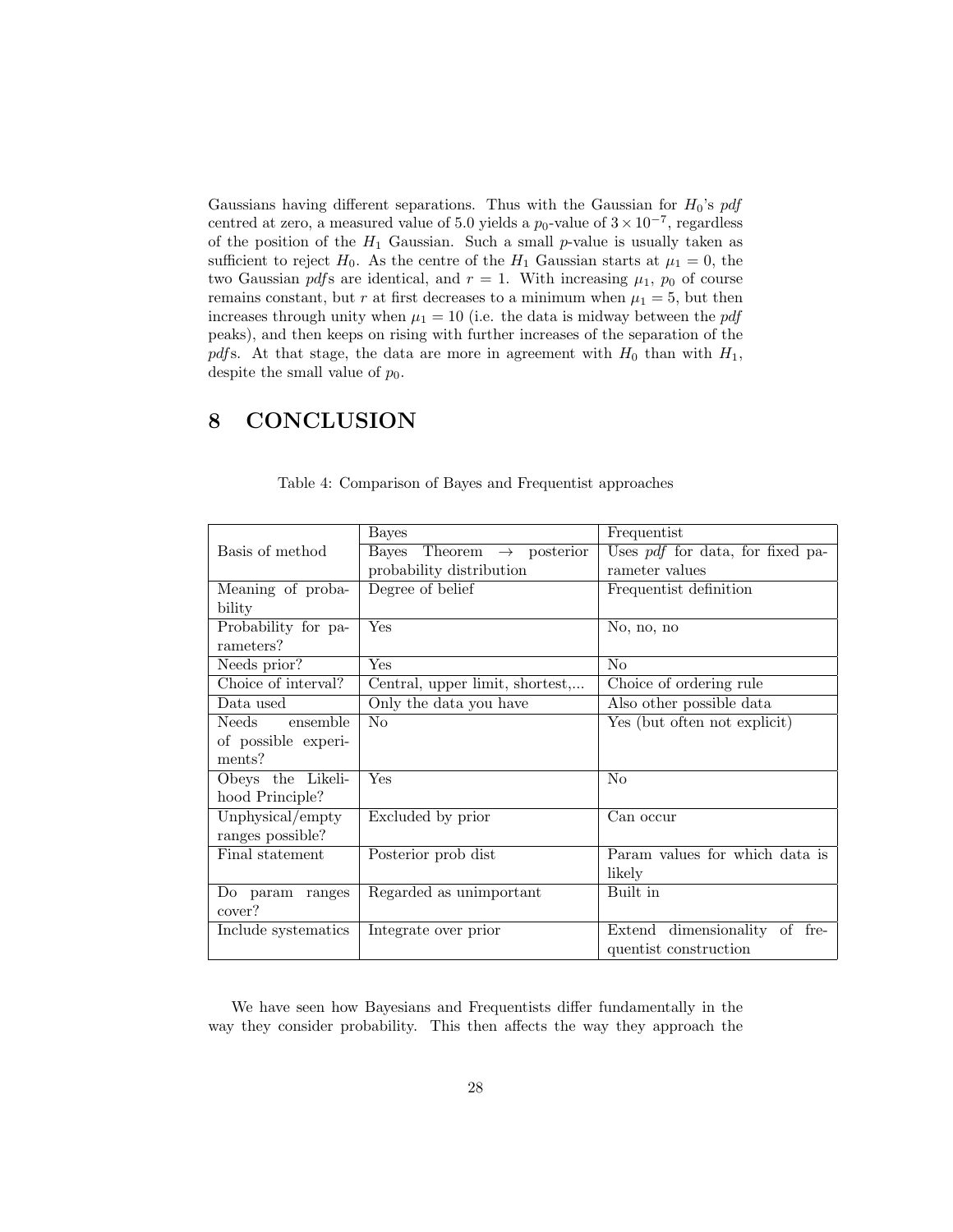topics of parameter determination, and of choosing between two hypotheses. Table [4](#page-27-0) provides a summary of the differences between the two approaches.

A cynic's view of the two techniques is provided by the quotation:

"Bayesians address the question everyone is interested in by using assumptions no-one believes, while Frequentists use impeccable logic to deal with an issue of no interest to anyone."

However, it is not necessary to be so negative, and for physics analyses at the CERN's LHC, the aim is, at least for determining parameters and setting upper limits in searches for various new phenomena, to use both approaches; similar answers would strengthen confidence in the results, while differences suggest the need to understand them in terms of the somewhat different questions that the two approaches are asking.

It thus seems that the old war between the two methodologies is subsiding, and that they can hopefully live together in fruitful cooperation.

#### ACKNOWLEGEMENTS

I would like to thank Bob Cousins, David van Dyk, Luc Demortier and Roberto Trotta for their advice on various sections of this article.

# References

- <span id="page-28-0"></span>[1] V. Lubicz, "Extraction of  $\alpha$  from  $B \to \pi \pi$  decays", Talk at the Nagoya Conference on the CKM unitary triangle (2006).
- <span id="page-28-1"></span>[2] J. G. Heinrich, "Coverage of Error Bars for Poisson Data", [http://www-cdf.fnal.gov/physics/statistics/notes/cdf6438\\_](http://www-cdf.fnal.gov/physics/statistics/notes/cdf6438_coverage.pdf) [coverage.pdf](http://www-cdf.fnal.gov/physics/statistics/notes/cdf6438_coverage.pdf).
- <span id="page-28-2"></span>[3] C. L. Cowan et al, Science **124** (1956) 103.
- <span id="page-28-3"></span>[4] J. G. Heinrich and L. Lyons, Annual Review of Nuclear and Particle Science 57 (2007) 145.
- <span id="page-28-4"></span>[5] L. Demortier, Proceedings of PHYSTAT 2007, CERN-2008-001, p. 23
- <span id="page-28-5"></span>[6] J. Neyman and E. S. Pearson, Phil Trans. Royal Soc. London A 231 (1933) 289.
- <span id="page-28-6"></span>[7] D. Cox, 'Some problems connected with statistical inference', Annals of Mathematical Statistics 29 (1958)357.
- <span id="page-28-7"></span>[8] Remark by G. Cowan at Conference on 'Advanced Statistical Techniques in Particle Physics', IPPP/02/78 (Durham, 2002).
- <span id="page-28-8"></span>[9] A. Read, 'Modified frequentist analysis of search results' in Workshop on Confidence Limits, CERN Yellow Report 2000-05, page 81; 'Presentation of search results - the  $CL_s$  method', in 'Advanced Statistical Techniques in Particle Physics', Durham IPPP/02/39 (2002) page 11.